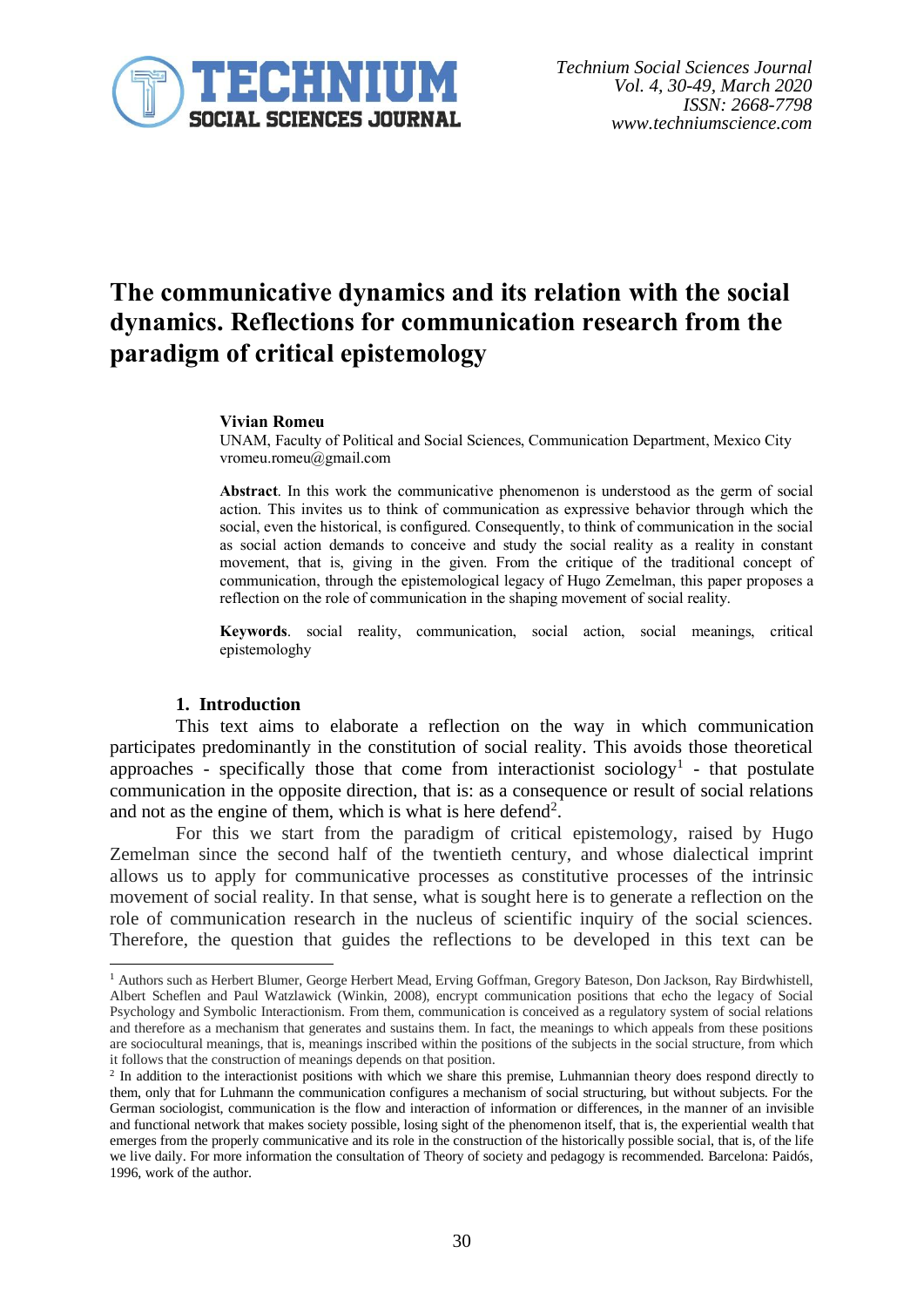

formulated as follows: in what way are communicative processes configured as foundational processes of the socio-historical reality of the present, and how could this impact on scientific research of the comunication?

To answer the previous question, in a first section we focus on developing the way in which we understand communication and how it pays for its definition as a basis in the constitution of social reality. In the second section of this text we synthetically develop the main postulates of critical or Latin American epistemology, as it is also called, in order to lay the epistemological bases from which to articulate the foregoing. Finally, in the third section, we will focus on reflecting how this impacts communication research, placing special emphasis on the way in which communicative dynamics allows the creation of analysis niches for the understanding of the social.

## **2. The communicative processes as founding processes of the social-historical in the present**

History, says Bloch  $(2004)^3$ , is not the facts of the past, but what is being configured in the present. That is why, for the author, history constitutes the social reality of the present where it is given as potentiality, that is, where the present is woven through the events that happen minute by minute, second by second, from of the decisions that are made or played in its own on-site deployment and which are chosen at any given time. But since this ability to opt is only the subject's protest, action decisions are often defined in the heat of the possibilities of viability that the options in question show for the subject in a given timespace.

In that sense, it is possible to affirm that history happens happening, that is, that history is formalized as history in its own becoming. This invoices the emergence of the possibility, of what is not yet but can be; and that is where the future is played. For these reasons, history occurs in being and therefore also in uncertainty, thus configuring a situation from which it is impossible to know in advance the forms and contents that will end up defining a specific order of reality.

That is why the socio-historical present -which here, from Bloch's hand we summarize as history-, is actually something unfinished, impossible to be determined as long as it occurs in motion; a constant movement, not necessarily transformative, and not necessarily progressive. The movement of history in the present is rather a movement that points to its configuration as present, as actuality; and as every configuration implies an order, a disposition, the configuration of the history of the present, understood as a configuration of the current social reality (Bloch, 2004), this is the order that the present acquires once the movement becomes more predictable and ordered, because the movement of reality does not cease as long as said social reality is always taking place, happening, happening through the intervention of the subjects in it, who are the ones who contribute with their action to configure it (Zemelman, 2009; De La Garza, 2001).

The matrix action that, in our opinion, makes possible the movement of social reality is communicative action, but not in Habermasian argumentative terms, but in praxis terms, of the very practice of communicating subjects. The communication, thus seen, becomes the

<sup>&</sup>lt;sup>3</sup> For Bloch, the concept of history is closely related to the concept of utopia. This in turn impacts the ideology, understood by the author as the potential for the creation of historical surpluses that just constitute the culturally inheritable substrate of a possible future, where the human being constitutes the engine of history. Under this premise, the sense of the utopian of Bloch is articulated with the new through hope, understanding this as a guiding act of a historical-cognitive nature that constitutes the engine of the progressive activity of history. But it is a hope that is based on the possibility of being reached, because for Bloch the future is not what happens to man, but that where he goes, from where he continues to civilize himself. For more information we recommend consulting the author's work referred to in the bibliography of this work.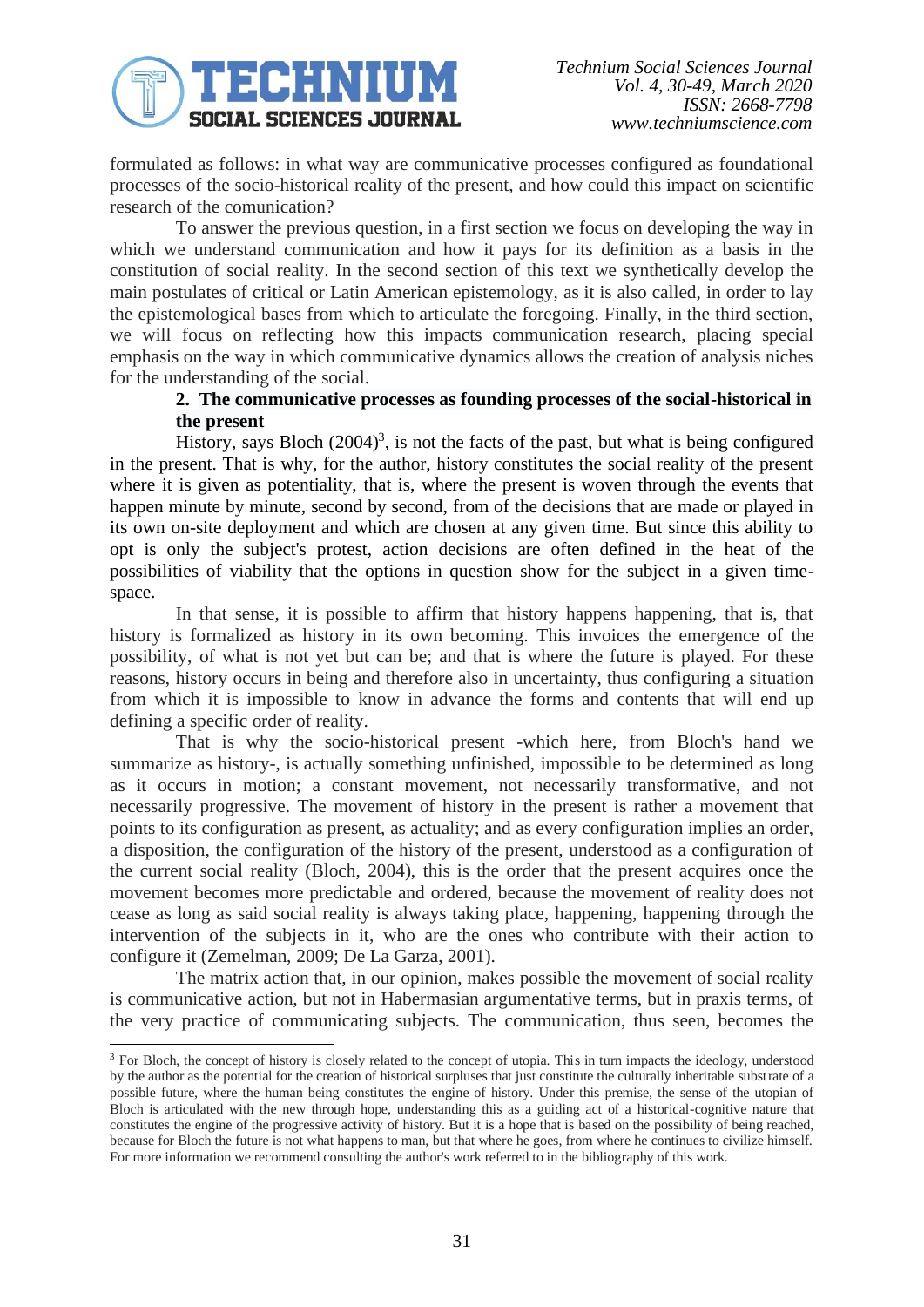# TECHNIUM **SOCIAL SCIENCES JOURNAL**

mechanism that postulates this being and not being of history in the present, since the communication invoices that movement that makes possible the updating of the meanings, that is, the validity or not of the same in spaces of social interaction that are also always located, always historically constituted, just as the subjects that participate in it are historically constituted (Romeu, 2019c).

In that sense, the communicative processes constitute instances of production and updating of meanings or senses, which take place through the dynamics of these processes, making them temporary scenarios rather than realities given or determined a priori. In that sense, it is this situation that we use in the communicative processes that makes them visible as points of break in the configuration of social relations, understanding by them those that give the social reality a specific rhythm and order.

But the above implies giving the communicative processes a full importance in the understanding of the social (Romeu, 2019a; 2019b); understanding that it is possible to articulate from understanding the operational dynamics of these processes. In order to do so, it is necessary to reveal from what premises communication is treated here and how it is defined based on them.

The first thing to say about it is that communication, as we understand it in this work, is not a mechanism for sending and forwarding information, which inhibits its concretion as a mechanism of socialization, as assumed from the interactionist positions. The reason for this positioning must be found in our understanding of communicative phenomena as phenomena of expression, as behaviorally<sup>4</sup> billed from the "say" (Romeu, 2018).

As all communication "says", postulating its dissident status based on the expressive acts of the communicating subject, communication cannot be, in principle, more than expression. This expression is constituted in an act of "saying", being that said "saying" is subjectively organized from meanings that the communicating subject makes available to other subjects, through its own expression<sup>5</sup>. Communication, thus understood, is the mechanism that allows an individual to project meanings to the public space, where the other subjects are, thereby billing a display of meanings that are inserted in the expressive resources<sup>6</sup> that all communication needs to be such.

And it is that when communicating, the communicating subject mobilizes meanings because there is no communication that does not convey some kind of meaning through them. In this mobilization, however, these meanings are chosen, selected, but this does not take place in all cases in the same way because this choice is not always conscious and intentional, but it also plays the unconscious, and above all the affective, in turn involved in the subjectivity of the communicating subject (Romeu, 2019b).

Thus understood, communication - like any human act - results from what Maturana (2015) calls the emotional-rationality entanglement, which suggests not only body-mind

<sup>&</sup>lt;sup>4</sup> We refer specifically to communication as behavior, that is, as a meaningful movement (Galarsi, al., 2011). For more information consult the text of the authors referred to in the bibliography of this work.

<sup>&</sup>lt;sup>5</sup> We emphasize with emphasis the fact that saying acquires various supports and materialities, so that it is not possible to refer by saying only in linguistic terms. We say with words, but also with colors, smells, movement, temperature, distances, clothing, decoration, what we eat, what we do and what we feel, among many other examples. As you can see, the communication, as it is understood here, is embedded within a pan-communicative perspective that is, however, far from the pan-communicative postures of Palo Alto where the maximum is impossible not to communicate is billed from understanding every act human from its communicative value. We draw a different route to reach the same result: communication is a subjective expressive behavior, and as long as behavior is not optional, it communicates whether you want it or not. However, as we have seen, the expression does not need the validation of the other to be configured as a communicative act, but it suffices itself.

<sup>6</sup> The expressive resources configure all those aspects that from the formal and conceptual point of view serve to communicate: words, meanings, colors, shapes, textures, frequency, intensity, etc.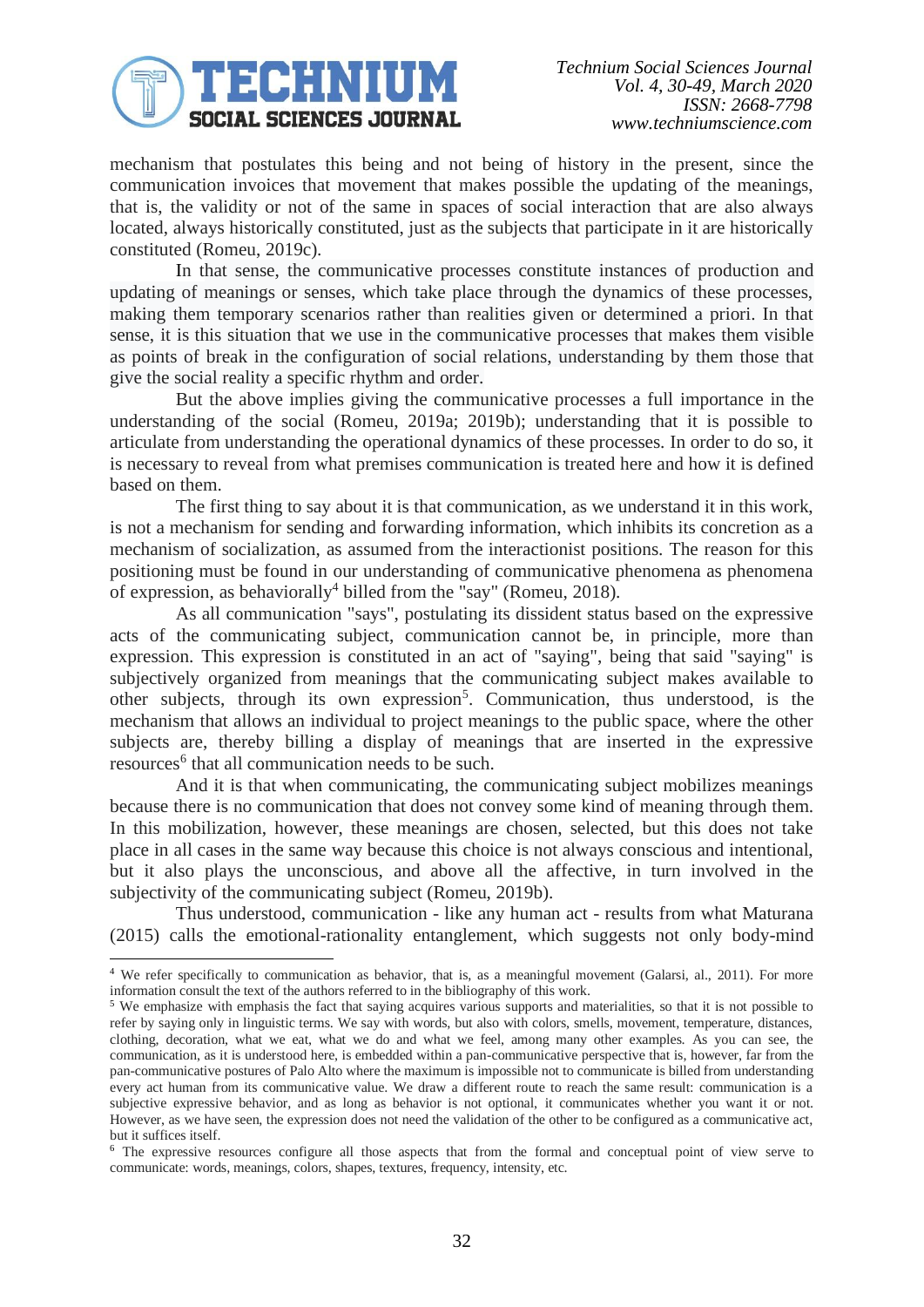

integration, but also the need to understand that our rational acts always have a affective imprint<sup>7</sup> - and vice versa -, which sometimes is even decisive in the construction of the meanings derived from experience.

The foregoing indicates that communicative acts carry with them an arsenal of meanings intermingling intellectual affections and knowledge that are displayed by the communicating subject based on multiple factors and motivations, thus configuring, through it, the material basis of the communicative processes, such which we have defined before. From these testaments, the communicative processes indicate the intrinsic movement of the communicative acts that, in situations of social interaction, enable their convergence.

And we talk about convergence and not about "sharing" (which is the way in which communication is mostly assumed) because the pooling suggests the misconception that when communication takes place a dialogue between consciences, oriented - for more signs towards understanding and rationality, and especially towards the other. This has allowed the construction of another of the great myths of communication: that it results from an intentional sharing with others, in the manner of an exchange of meanings, and not front of or by others, which is what is postulated here.

The above criteria synthesize, in essence, what the academic field of communication studies defines as communication. But this is a nonsense for several reasons, and the first of these points to the fact that consciousness, as content and continent of subjectivity (Damasio, 2000), is not transferable; Since the idea of "sharing" and dialogue between consciences is not transferable, it falls under its own weight, and the same fate is the idea of sharing and exchanging meanings with others because sharing is giving others something of their own, in this case meanings (which is the shareable in communication); but from there to suppose that what is shared is intentional (as if there were no unintended acts in the communication) and also to point out that this sharing is already an exchange, specifically an exchange of meanings, makes the act of sharing summarized in the way in which a communicating subject gives the other voluntarily meanings who in turn gives their meanings to him. The exchange is thus understood as a give and take, that is, as an act of transfer of meanings by both partners, which - clearly - is not what happens when we communicate.

When we communicate and do so in situations of social interaction, the expression of one subject serves as a stimulus for the expression of the other (Romeu, 2019b). This does not imply a sharing with others in the terms of the aforementioned exchange. In any case, sharing meanings with others constitutes the action of projecting meanings in the public space, and this projection - which is essentially subjective, as long as it is the subject, the individual, who makes it available to others. communicated meanings However, we must bear in mind that making the meanings publicly available is the only thing that guarantees that these meanings circulate in the public space, and can therefore be disputed.

As you can see, in no case does the projection of meanings give way to an exchange, much less to understanding and dialogue with others. We insist: communication constitutes an expressive commitment to or by others as long as it is a response or behavioral reaction of an

<sup>&</sup>lt;sup>7</sup> Affections are atmospheres of meaning associated with an emotion, which we usually define through the concept of feeling. Affects are inevitably involved in the processes of meaning construction, since these processes take place from experience, and in experience, emotion comes from the sensory, so that when we feel we know what and what we feel. The latter is thanks to the presence of affections that allows us to assess emotion. For more information, the consultation of two works by Antonio Damasio El Descartes error is recommended. Emotion, reason and the human brain. Mexico City, Mexico: Editorial Paidós Booket and Damasio, 2015 and In Search of Spinoza. Neurobiology of emotion and feelings. Mexico City, Mexico: Editorial Paidós Booket, 2016. Additionally, the consultation of Andrew Ortony, Grerald Clore and Allan Collins is also recommended The cognitive structure of emotions. Madrid: 21st century, 1996.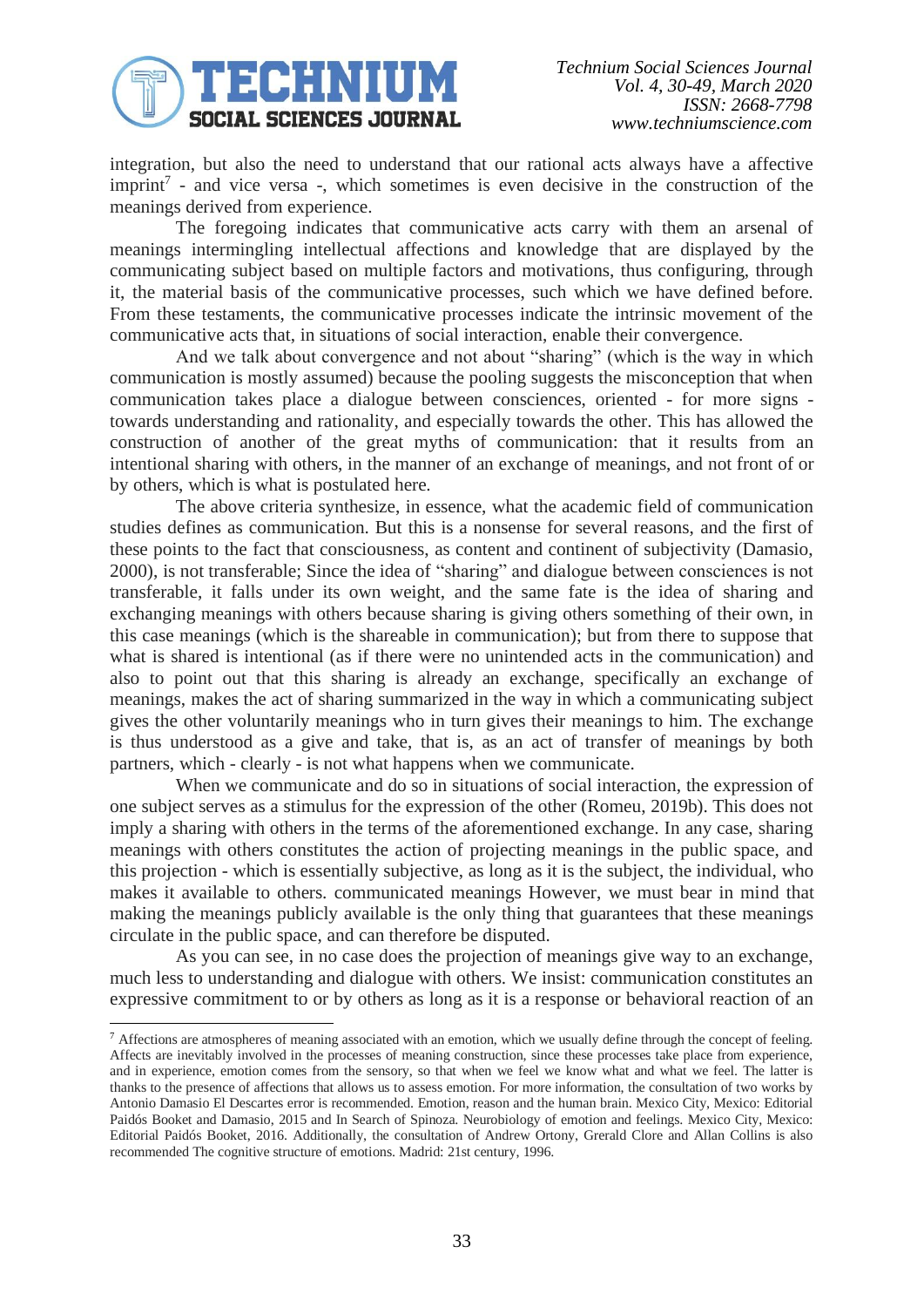

expressive type to the stimulus caused by its "saying," and it does not follow that communication is a sharing of meanings. Only in situations of social interaction, communication emerges its intersubjective, social status, from where - however - it cannot be affirmed that communication occurs with others, but rather with respect to them, about them.

Thus understood, the projection of meanings constitutes a subjective expressive act where meanings are expressed by a communicating subject. These meanings in turn are installed as a synthesis of the perceptual experience of the subjects both at the biographical, subjective, individual, and intersubjective, social and historical levels. In this way, the expression of a communicating subject bears the imprint of these experiences condensed in meanings, and even of those that are configured in the heat of the interaction experience where communication is taking place.

In that sense, the forms and contents of the expressions of the subjects that converge in situations of social interaction are redefined within them through the communicative interactions that take place under their protection. And it is that all communicative interaction is configured from the knotting that constitutes the sequentiality and juxtaposition of the expressions and meanings within a given interaction, giving as a possibility, following Hall (1980), three resulting options: that one of the communicating subjects accept the meanings of the other, reject them, or negotiate them. In both the first and third cases, one or both communicators, respectively, update their meanings generating conditions to reach an agreement in this regard; but in the second case, this is impossible, thus opening the possibility of conflict.

It is the latter that makes it possible to apply for communication as a scenario for the dispute over meanings; but since all communication is historically situated, while the communicating subjects are also so, it is presumably to notice that the meanings that are played or disputed in the communicative interaction are closely linked to the biographical and social identity of the communicating communicators, of so that from them the historical and subjective experience of them is also articulated that, in some way, also comes into dispute, together with the subjects' own identity, in the dispute over the meanings in question.

The foregoing, as you can see, describes the procedural logic of communication in situations of social interaction, from which it is presumable to notice the form and content that social relations are taking, as far as the communicative drift defined previously the positions that the subjects themselves occupy in the interaction result and are disputed. This is what will define the type, form and content of social relationships that, as Simmel (2014) pointed out, shape the processes of socialization<sup>8</sup>.

Thus defined, social relationships seem to be indebted to the always unfinished result of communicative interactions, which are conditioned by the types and operational modalities acquired by the communication or expression of the subjects in situation (Romeu, 2016). This in turn is billed from the type of expressive meanings<sup>9</sup> and resources cognitively constructed and expressly mobilized, from the biographical and historical experience of the subjects, to be used in communicative interaction.

<sup>&</sup>lt;sup>8</sup> In Simmel, the socialization processes are based on the type, form and content of social relations, which for the author are five: 1) of sociability, which creates relationships of horizontality, harmony and enjoyment, 2) of conflict where social relations are forged from a problem or tension, 3) of exchange where all forms of social relations where there is mutual benefit, 4) of subordination where an individual submits to another due to their weakness or inability and 5) of superordination where subordination is implied by compliance with certain institutional rules.

<sup>&</sup>lt;sup>9</sup> As we have seen before, there are meanings of various types, understanding that these are constructed both from a sensitive, sensory point of view, where affective content is amplified, and those that are constructed from an intellectual position, via social learning, and where logical reasoning is involved in its construction.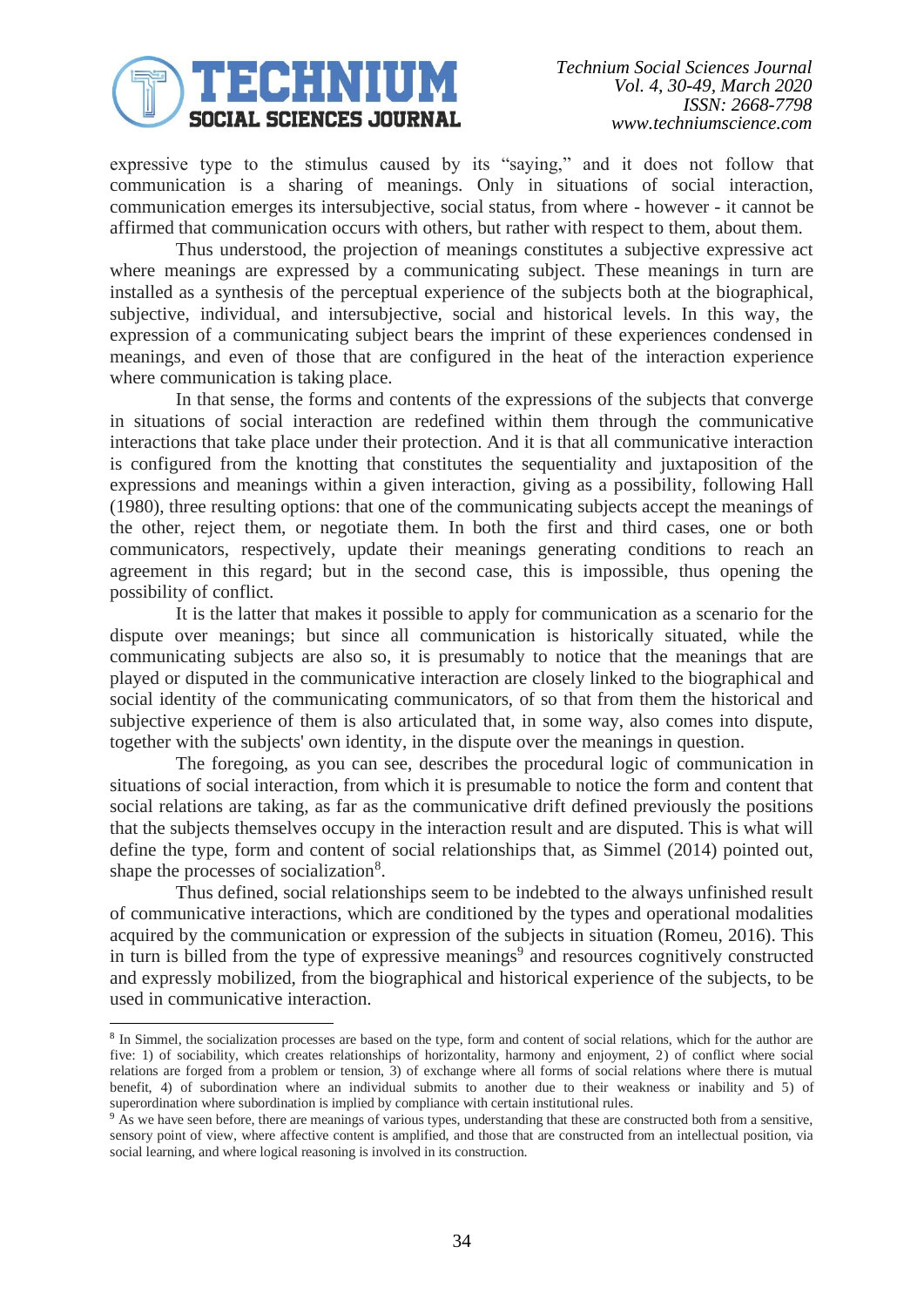

In that sense, it is clear that the meanings that are projected in the communicative interaction have the potential to be transformed in the heat of it, whether this takes place by conviction or coercion. In this way, communicative interaction - which is nothing more than the process where communicating subjects dispute the meanings they mobilize to communicate or express themselves, but above all to configure them as legitimate and hold the power of their reproduction in terms of representation of the world and the reality<sup>10</sup>constitutes the arena of struggle where social relations are formed from this dispute<sup>11</sup>.

This postulates communication as the engine of social relations, thus accusing its role in the constitution of them and in the historical constitution of reality where they take place in the present, which evidences - from the intrinsic dynamism of their nature operational - that the historical reality of the present moves through the dynamics of the communicative processes, thus energizing the possibility of transformation of the meanings under which the reality itself is organized, based on practices, values, attitudes, knowledge and speeches.

This, as can be seen, makes the meanings the engine of human action and thought, which is related to what Zemelman proposed in his critical epistemology about parametric structures, as we will see below.

### **3. The paradigm of critical epistemology: dialectic, history and social reality**

Zemelmanian parametric structures constitute the content of the intersubjective historical consciousness of a society, of a community in a given time-space (Zemelman, 2009, pp. 66-67). In that sense, the parametric structures house the intersubjective meanings that give form and content to an era, to a culture, thus impacting the configuration of a particular social reality, including in it, of course, the processes of identity construction Social.

It follows that these contents are updated based on the transformations that society is suffering through the human intervention that configures it, so its transformation can be postulated. However, the transformation of the parametric structures is always historical, gradual, unevenly and at different levels since it depends - at least indirectly - on the historical interconnection between the different representational systems of social groups through the aforementioned dispute- ; hence the importance of the dispute over the meanings via communication, because in it their transformation is played, thereby enabling potential and eventually the transformation of the social order.

This is what always happens in social reality, although its scope of transformation does not become visible, while such transformation is not always achieved. However, understanding its potential allows us to understand the processes of social transformation and the way in which communication processes participate in it. In that sense, the parametric structures - where the historically constructed social meanings nest - constitute the watershed of any possibility of transformation.

<sup>&</sup>lt;sup>10</sup> We make a distinction between world and reality, by the hand of Luc Boltanski, a French pragmatist sociologist who points to the world as that which surrounds us but that we cannot describe linguistically, and to reality as the experienced and named world. For more information, it is recommended to consult the work of the author Enigmas and plots. An investigation into the investigations. Buenos Aires, Economic Culture Fund, 2016.

<sup>&</sup>lt;sup>11</sup> This differs slightly from Jorge González's thesis on culture as an arena of struggle for the legitimacy of symbolic power. Although the author focuses on that in the culture such legitimacy is disputed, for us this place of dispute is objective, from the sociocultural instance, in the communicative processes, since the same dynamic of the communication (is given in scenarios sociocultural or not) implies the dispute in question. For a better understanding of this, we recommend consulting the text of Jorge González Cultural fronts: for a dialogic interaction of contemporary cultures. In Studies on contemporary cultures, Period II, VII (14), 2001, pp. 9-45.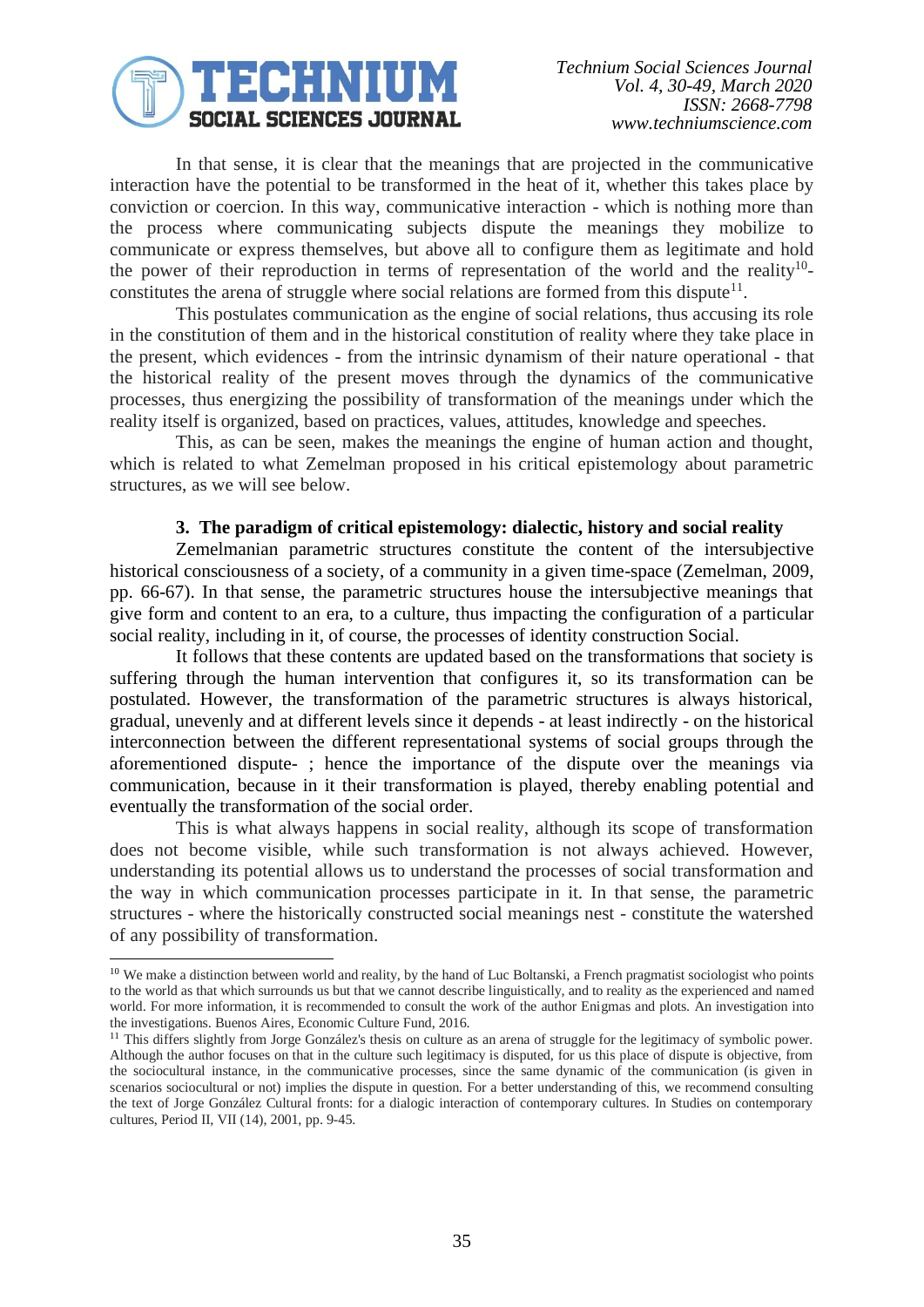

When social meanings manage to transform, this is because in the communicative processes where the dispute over meanings takes place, they are updated<sup>12</sup>; but for this to happen it is necessary to convince others of their obsolescence or impose them, thus creating a new parametric structure from which both reality and the world, including of course the social world, acquire meaning for much of the social subjects.

As you can see, the Zemelmanian parametric structures play a fundamental role in the processes of constitution of social reality. All social reality rests on them; from which it is agreed that social interactions - from where social relations are configured - are limited to these structures. However, the autonomy of the subject - which is an autonomy with respect to the historical processes of constitution of the subject in question (Zemelman, 2004) - gets instances for creativity and transformation. In this way, Zemelman's parametric structures cannot be compared to the social structures that rather constrain the subject, regulate and control him both in his action and in his thinking.

Thus understood, it is necessary to notice that the parametric structures configure the symbolic reference framework of a society, serving as a more or less homogeneous representational configuration of the world, reality, the other and the self. Therefore, from the above it is possible to affirm the configuration of social reality, as a historically possible reality, that is, as a reality that it has been possible to be constructed based on the historical options available for it (objective and subjective<sup>13</sup>), where, of course, circumstances, subjects and their actions are interwoven (De La Garza, 2001; 2009).

The foregoing allows us to reveal the dissimilar way in which the three aspects mentioned above are intertwined, as well as the uncertainty in which we are involved, as social analysts, said interweaving as a conjunctural. Although from certain circumstances it is possible to predict and even foresee the types, forms and contents that the subjects-actionscircumstances articulation could adopt, the truth is that these forecasts can accuse a false sense. Nothing - not even violence - can make such entanglements always occur in the same way; otherwise we could not tell the story of human civilization as the story of transformations that it is.

In that sense, as postulated from critical epistemology, social reality - which is the field of study of social scientists - is not and cannot be a static reality, but always on the move, and therefore potentially transformable. It is from here that the question about the ontology of social reality becomes imperative, obligatory. The inquiry about the ontological status of social reality thus appeals to determine what we observe when we observe reality.

Critical epistemology makes a remarkable effort to answer this question, separating two levels or dimensions of social reality: the dimension of the given, of the social structures historically objectified from practices, roles, positions and speeches, whether institutionalized or not , where reality is observed as something crystallized and / or determined beforehand, with no possibility of transformation as static; and the dimension of the giving, of the structure-structuring, as Quintar said (2009, p. 32), which is what characterizes the hustle of communicative interaction if it is understood as what causes the movement under that crystallized reality that It reveals itself to perception. Both dimensions take place

 $12$  A clear example of updating d meanings takes place through the gender issue, which is becoming a very sensitive issue in our times, realizing how the meanings about women have been changing - in this case for good - since some decades.

<sup>&</sup>lt;sup>13</sup> As an example, serve the electoral triumph of the current president of Mexico, Andrés Manuel López Obrador, a triumph obtained after two previous attempts, so that the circumstances - both at the objective level or at the subjective level, or both must have changed. At one time, Evo Morales's resignation to the presidency of Bolivia is explained in the same way.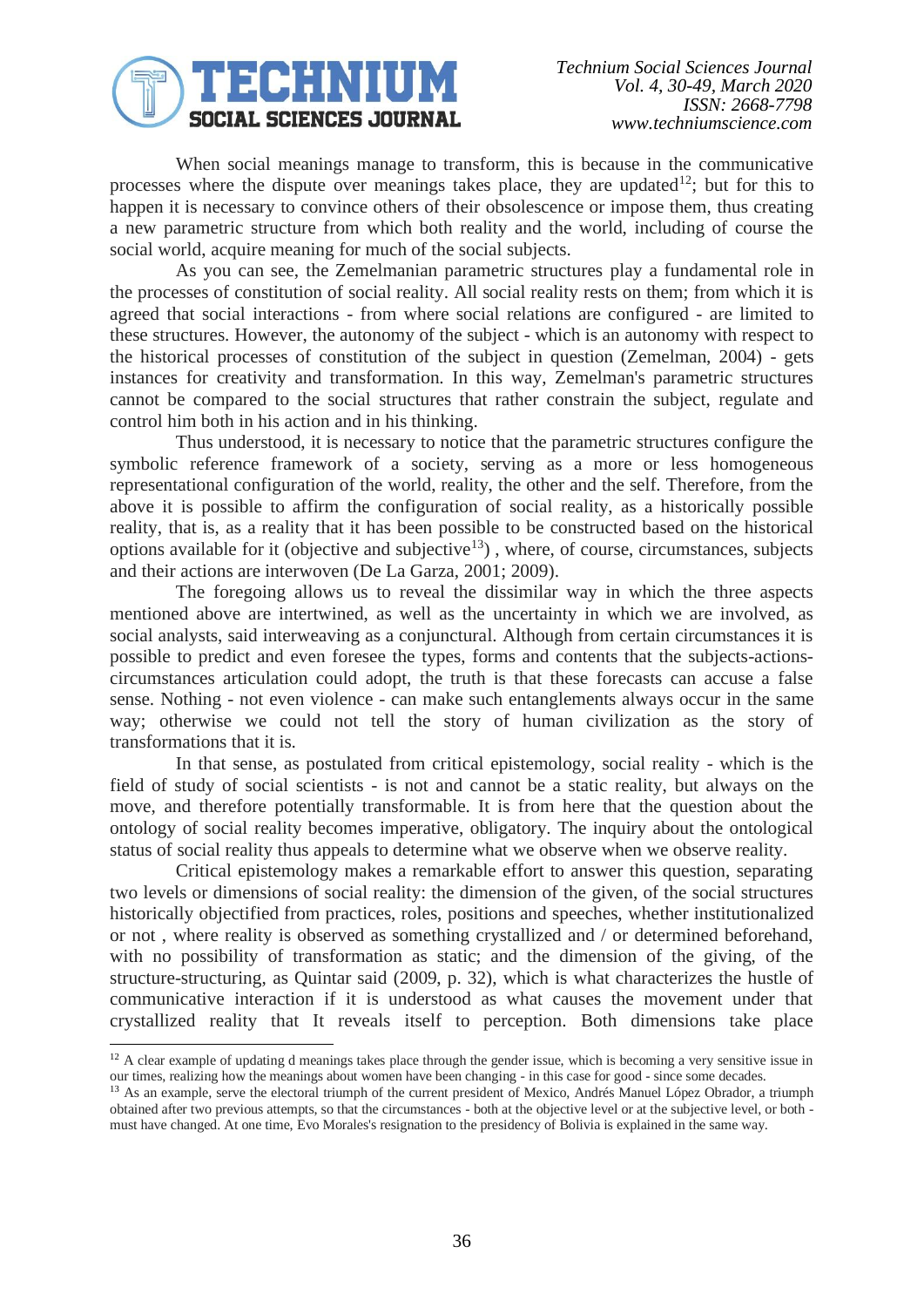

simultaneously, under a kind of tension that Zemelman refers from the idea of structurestructuring as given-giving<sup>14</sup> (1987; 1996; 2009).

But as we have seen before, crystallized reality is rather a mirage: an effect of our natural, non-scientific perception. When a subject observes reality, it is presented as what he sees, as that which is possible to perceive via his senses, so that what the subject naturally perceives is a given state of things, understanding what is given from a perspective space-time inscribed in the perception in question.

But what we see is not always what it is, and what it is is not always what we can see. In that sense, natural perception is dethroned as inoperative (and even harmful) as a mechanism of scientific apprehension of the world, because our human senses do not guarantee greater or better information to do science; and above all, they do not guarantee the apprehension of what is buzzing or moving under that apparent immovable order that social reality results when we observe it through the lenses of natural perception.

Paraphrasing Zemelman (1996; 2003; 2004; 2009), the scientific challenge is parapeted right there: in the change of lenses, because social science cannot operate on the basis of natural perception. In the author's opinion, the task of social science should be limited to the construction of possible worlds via the transformation of social reality, and for this it is necessary to inquire into the constitution of that reality, wondering how this constitution was possible and not another. That is why, in the question for reality, that the inquiry for its ontological status becomes relevant and pertinent.

As you can see, critical epistemology bills a materialistic definition of social reality because social reality is not understood as an entelechy or a narrative. Social reality is real, it exists, but not - or never - regardless of human actions. Just human intervention, as we have pointed out regarding the communicative processes, constitutes the engine of its constitution (Romeu, 2019a; 2019c); and it is thanks to the potential and eventual unpredictability of human actions that its movement is guaranteed and the impact of this movement in the future. So seen, it seems clear, that what from the critical epistemology social science must investigate is that which is moving in social reality, which is nothing other than the factors and relationships between them that play in its constitution.

As we said before, these factors are essentially three: the actors (subjects, with all their subjectivity in tow, where they echo, mixing with each other, the meanings: their own and the parametrics), the actions (acts and practices of the subjects , which here we have circumscribed to the communicative ones as the communication is explained as expressive behavior) and circumstances (which are externalities that impact on the subjects and their actions, favoring them or not in their own constitution).

It follows the need to understand social reality from a socio-historical perspective, that is, a perspective that allows to account for the historical constitution of the subjects (biographical and historical experiences and meanings associated with them) in order to understand its actions within a set of specific circumstances (externalities). This understanding clearly allows us to predict, prevent or procure transformative social action,

<sup>&</sup>lt;sup>14</sup> What is given is the tension structure that is activated in social reality to the extent that it is constituted as such. The given represents the objective conditions of the social, especially in institutional terms, determined in discourses, structures, practices and roles fundamentally. What is happening, on the other hand, is the way in which these discourses, structures, practices and roles are configured in the heat of interaction. In that sense, its forms and contents are not given beforehand as long as they do not finish being configured and it is there at that unfinished juncture that it is possible to dispute the social meanings from the interaction itself. For more information, it is recommended to consult the works of Hugo Zemelman referred to in the bibliography of this work.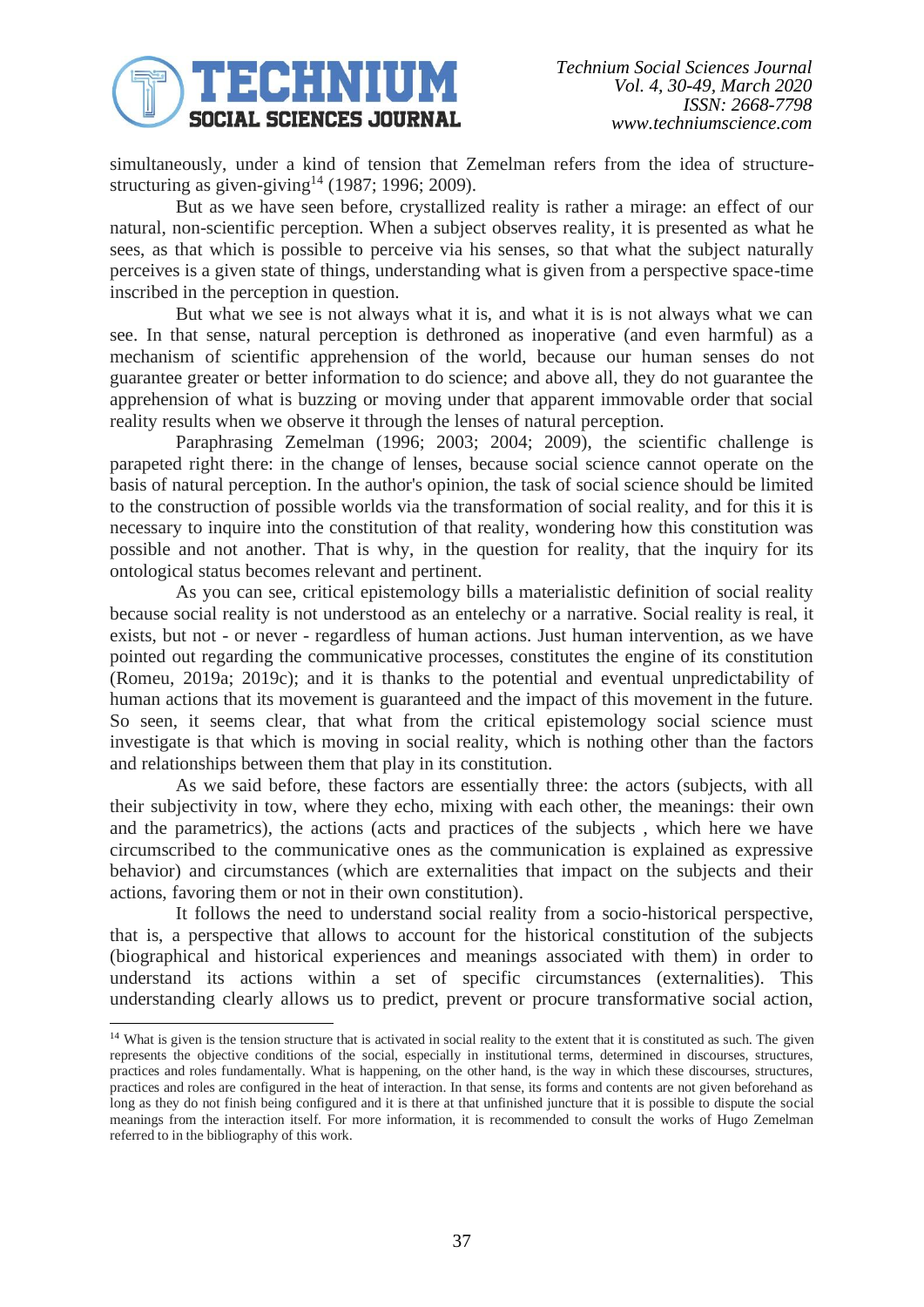

which is something that concerns scientific ethics, built according to Zemelman (1987; 2003a; 2003b; 2011) and De La Garza (2001) in a political conception of the science.

This political conception of science starts from subverting the current scientific paradigm in social science that, according to Zemelman, can be called the appropriation discourse of science. From the author's opinion, the appropriation discourse of science coinciding with Maturana's (2015) concept of reality without parentheses<sup>15</sup> - appeals to the scientific task from the natural perception that was previously discussed. In contrast, Zemelman (2004) postulates a discourse on the placement of science, from which the researcher or social analyst places himself before the world.

This position in front of the world demands its understanding, more than its description-explanation that is for Zemelman the way to study social reality from the appropriation discourse of science, and it is because from the natural perception that provides us with a vision of social reality as something given and determined beforehand, this reality can only be described; that is, only invoice descriptions of what is seen. In this way, it is inferred that the explanations on this description are based on the apparent reality, as long as that is what is seen, and not on what has made possible its constitution as historical reality.

This results in the problem of the scientific method, which for Zemelman, based on pre-Socratic thought, is the dialectic, as the only one capable of accounting for the movement of reality (Zemelman, 2003b; 2009). In this way, the dialectic makes it possible to think about social reality from scenarios not revealed beforehand (which is what is happening) in accordance with the unprecedented sense of social reality that the author defends, while the movement of matter - including here to social reality - it is essentially dialectical.

Dialectical thinking thus allows us to notice the intrinsic contradiction of all reality and its processes, with the understanding that the contradiction contains divergence. Thus seen, dialectical thinking allows us to investigate reality from a logic that allows the integration of macro and micro, theory and praxis, quantitative and qualitative as dichotomies inscribed in the natural and social phenomena themselves (Mandel, 1979).

As stated in the philosophical dictionary of Pelayo García Sierra (2018), the dialectic is not only present in thought, but in reality itself, which expresses the multilateral sense of relations, that is, their interconnections. This postulates, as you can see, a methodology that takes into account the understanding of reality from a complex and not isolated or fragmented position (which is what is done from the specialization statute of standard science), which is essential for its study every time, as we have said, in the constitution of social reality many aspects and factors intervene, all connected to each other at different levels and relational nodes (Mandel, 1986).

And is that dialectical thinking allows apprehend the real in all its complexity. In the case of social reality, dialectical thinking allows us to know the way in which the different factors or phenomena that affect reality interpenetrate to make it emerge as the unfinished, concrete totality that it is. The above makes the dialectical method the substitute, so to speak,

<sup>&</sup>lt;sup>15</sup> The concept of reality without parentheses refers, as opposed to the concept of reality with parentheses. In the first case Maturana points out that reality is a domain of reflections, that is, of propositions and statements about reality, while the observer is involved in the construction of said reality via the processes of cognition; In the second case, reality is assumed as a praxis domain. It is noteworthy that the difference between the domain of praxis and the domain of reflections postulates the difference between reality given to perception (domain of praxis) and reality built from perception (domain of reflections). By the way, the author points out the ingenuity of scientists when considering that they operate scientifically with a domain of praxis, when in fact they do so through a domain of perceptions. For more information, it is recommended to consult the author's work referred to in the bibliography of this work.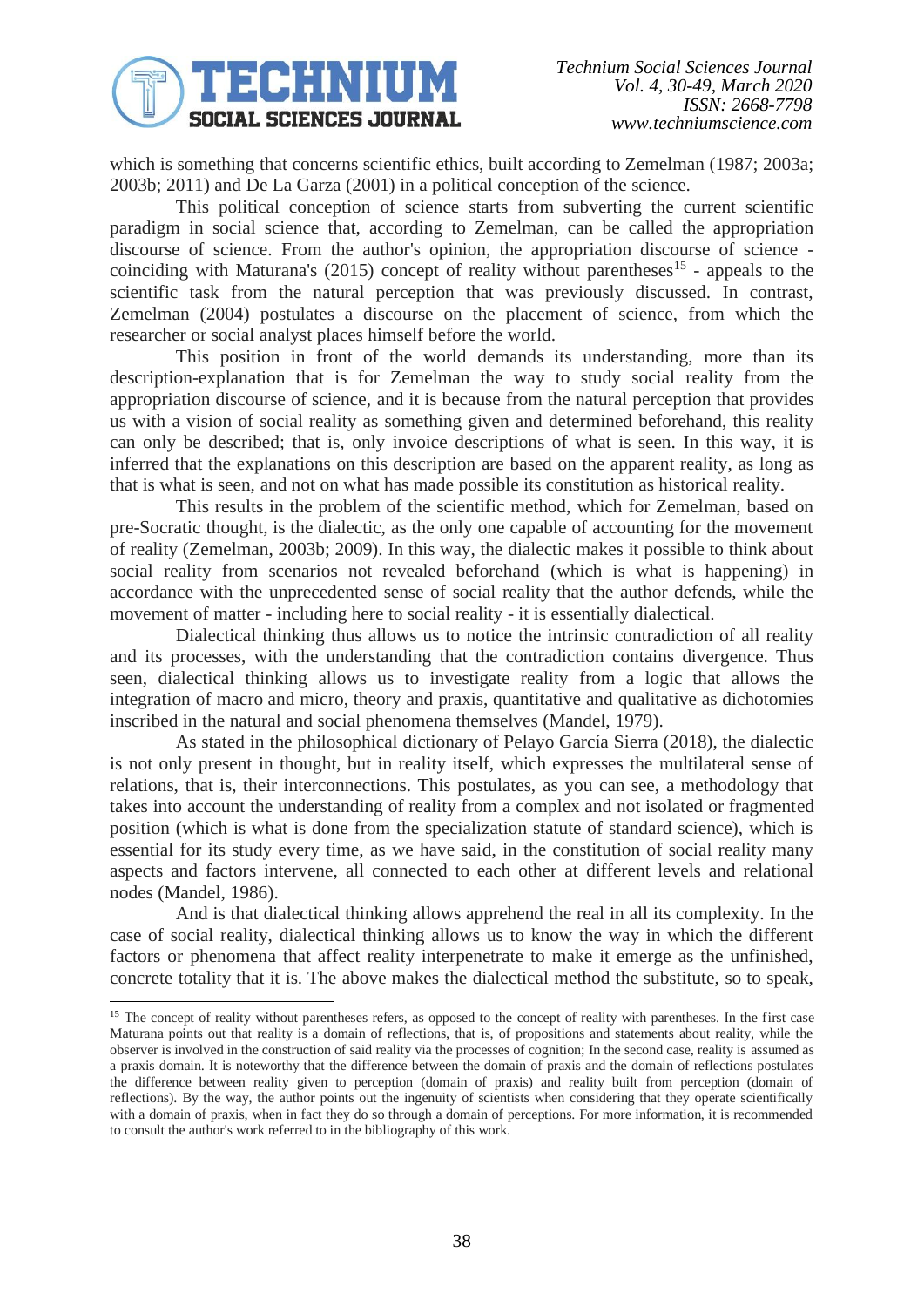

of the hypothetical-deductive, of positivist roots, which despite the hermeneutical imprint in the social sciences still survives.

From this it follows that understanding the social reality from the paradigm of description-explanation nests in the standard task of science, generating explanations of reality that start from aprioristic explanations; that is: of explanations that have been forged from theories that have served to explain past realities. And considering that social reality is a reality in constant movement and potential transformation, it is presumable to assume that it is always unpublished.

An unprecedented reality, then, cannot be questioned scientifically if we put forward a theoretical scenario that speaks for it, since being unpublished, existing theories - in principle - may be inadequate to explain it. This implies that the standard use of the theory is inoperative and harmful to the scientific task in social research from the perspective of the discourse of placement of science, thus reducing the range of action of the hypotheticaldeductive that hinders - and sometimes prevents - its understanding.

Since social reality is, as has been said, a reality that must be understood historically, that is, structured and structured at the same time, this means revealing the factors that have formed or are being part of its constitution. That is why what the critical epistemology endorses in this regard consists in making a reconstructive use of the theory (De La Garza, 2001), for which it is necessary to underestimate its explanatory potential a priori and amplify the construction of categorical orders - that are not conceptual, since the concepts are inscribed in theoretical trajectories (Koselleck, 2004) and this would take us back to the hypothetical-deductive- to describe the phenomenon in its potentiality.

Here it is worth bringing up the Aristotelian distinction between act and power that results in the way in which the Estagirita could explain the movement, and the transformation and creativity associated with it. This distinction is useful since it allows you to accuse the difference between what is and what is not yet, but it may be; what expresses a correlation with the idea of situation and structure-structuring that we have referred to previously. Therefore, as you can see, this is closely related to the concept of social reality that is proposed from the critical epistemology since being this unprecedented reality and in constant movement, through human intervention must be understood as a potential being.

From Aristotelian metaphysics, being is not only taken in the sense of substance, quality and quantity, but there is also power and act in it. Actually, in the present, being is what it is at that moment and as such can be known in its properties; in potential, on the other hand, being becomes a possibility, that is, a possibility of transformation, of change, and its properties must be thought dialectically, that is, from the tension between being and nonbeing. Thus, the being in act represents the intrinsic materiality of the being, and the potential being is the non-being; and although it is a relative, never absolute non-being, the potentiality of being invites us to think about what it can become, even if it is not yet<sup>16</sup>.

But not every being in act can be a potential being<sup>17</sup>, basically because the potential of a being depends on the being itself, as contained in it. In the case at hand, which is social reality, it is revealed as being in act in its description and as being potentially in its understanding. In that sense, the scientific proposal of the critical epistemology, seeks to

<sup>&</sup>lt;sup>16</sup> The famous Aristotelian example around the seed is a good illustrative picture of the difference between being and nonbeing, or being in act and being in power, respectively. Aristotle refers to the seed as being in act, for the seed is seed and is nothing else; but that seed has the potential to become a plant, so that it is also a potential being. Thus, the seed is to be as a seed and not to be as a plant.

<sup>&</sup>lt;sup>17</sup> A spoon for example, is nothing more than a spoon, because it has no potential to become something else by itself. A child, on the other hand, is a potential being as long as he can become an adult thanks to his own potential as a being.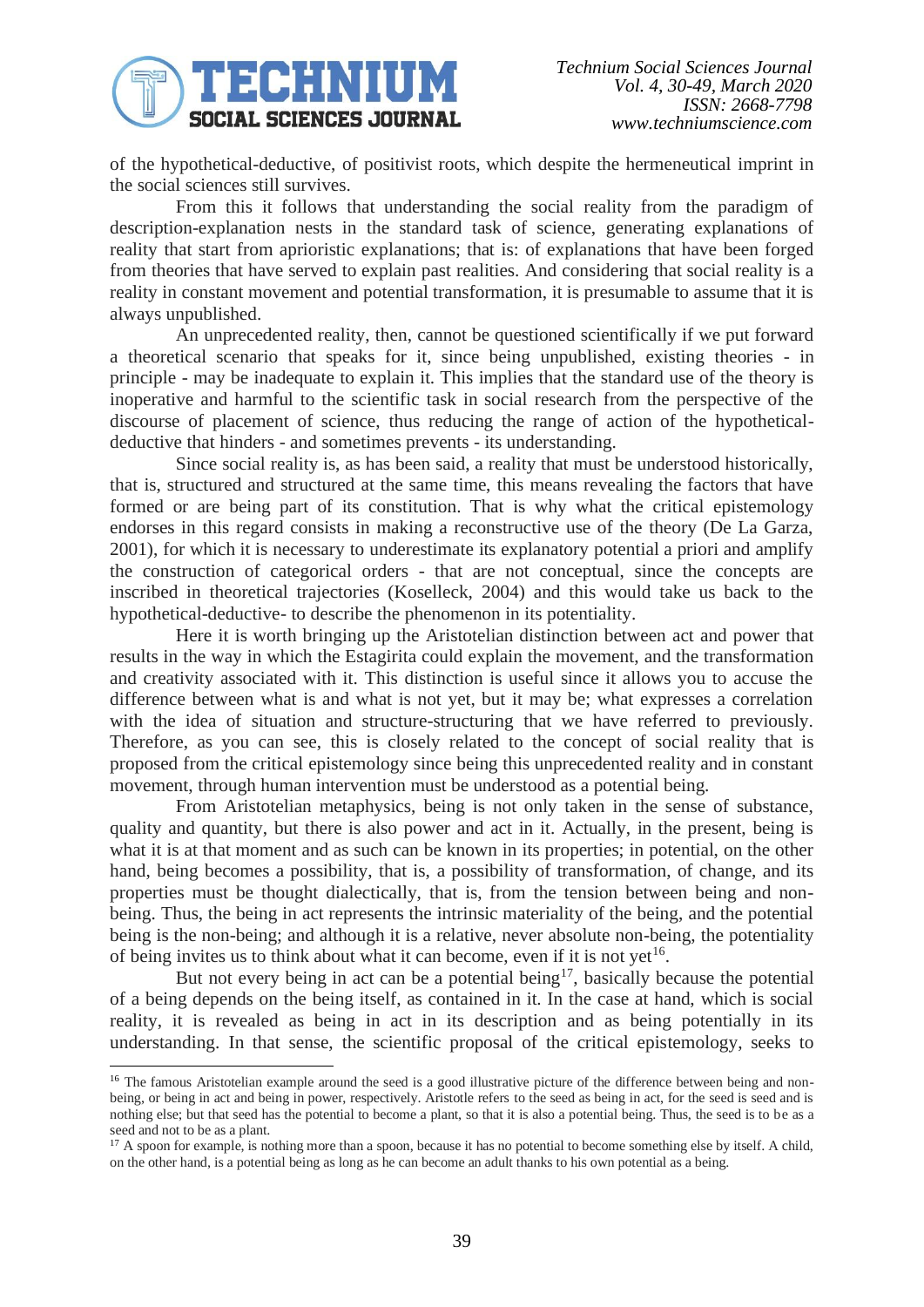

make its way from the knowledge of the potential of social reality and from there to build the construction of possible actions to build desirable realities; hence the ethical-political imprint of science, and in particular of social science, which is inspired by the postulates of critical epistemology; and hence also his insistence on redirecting the task of social science towards the understanding of said reality as the only way to know how to intervene from science through his collaboration in the design of public policies.

Thus, as we have seen, the Aristotelian concept of power allows us to talk about the future, about what it is not yet, and how social reality - in terms of novelty and constant change from which we have described it - is always an expression projective of the future, it is impossible to know in advance why it has been constituted as it has done. Recall: for natural perception, social reality is revealed as it is and in that sense it is perceived as a fact, as something static and given, although fragmented, dissociated from the integrality of its essence; but scientific apprehension travels through other paths and makes an important distinction with respect to the way of building knowledge; Therefore, it is necessary to transform the ways in which we approach epistemically and methodologically to social reality.

Taking this into account, and assuming that from the epistemological point of view we have already reflected on it, it remains to focus on the methodological part, which will help explain how communication research sets up the embarkation point of all social research.

### **4. Communication research and its role within social research**

To begin this section, it must be said that the academic field of communication studies is registered within the academic field of social sciences. But as Fuentes Navarro (2011) points out, as well as Fuentes and Sánchez (1989), that of communication is subject to triple marginalization: that which is billed within the social sciences where communication research does not commonly appear; the one that takes place between "hard" and social sciences that benefits the former; and the one that finally is postulated from the public policies in the matter of science, where social science, before the technological avalanche is virtually displaced.

However, being critical, we must admit that this triple marginalization - not accepted or acceptable in any case and circumstance - would be related to what has been holding paragraphs above. This is: it is related to the way in which social reality and the communication inscribed in it are conceived, which impacts research and the results it produces in terms of impact on the resolution of social problems; Although we are aware that not only these factors are involved, but also others such as research policies in academic centers, infrastructure, financing, etc. (Rivas, 2003).

With regard to the above, a brief look at the panorama of social research in Mexico, and particularly communication research reveals that just over 10% of high-level researchers focus on the area of social, where sociologists, economists and Political scientists occupy the first places, being that the psychologists reach the eighth place (Rivas, 2003, p. 52). In addition to the alarm figures, this may suggest - as the author does - that the social sciences are poor in generating human resources for social research, which worsens if the focus is focused on private schools ( Rivas, 2003, p. 53), and the same happens if we redirect the eye to the state panorama (Rivas, 2003, p. 54; COMECSO, 2015).

In that sense, we can say that social research in Mexico has no promising results; and if we focus on communication research less. A study by Moyano (2018) in this regard reveals a clear decrease in media research and the consolidation of other fields of study under this displacement. Coincides with this Fuentes Navarro (2011, p. 218) when he points out that communication research in Mexico becomes more rigorous in theoretical-methodological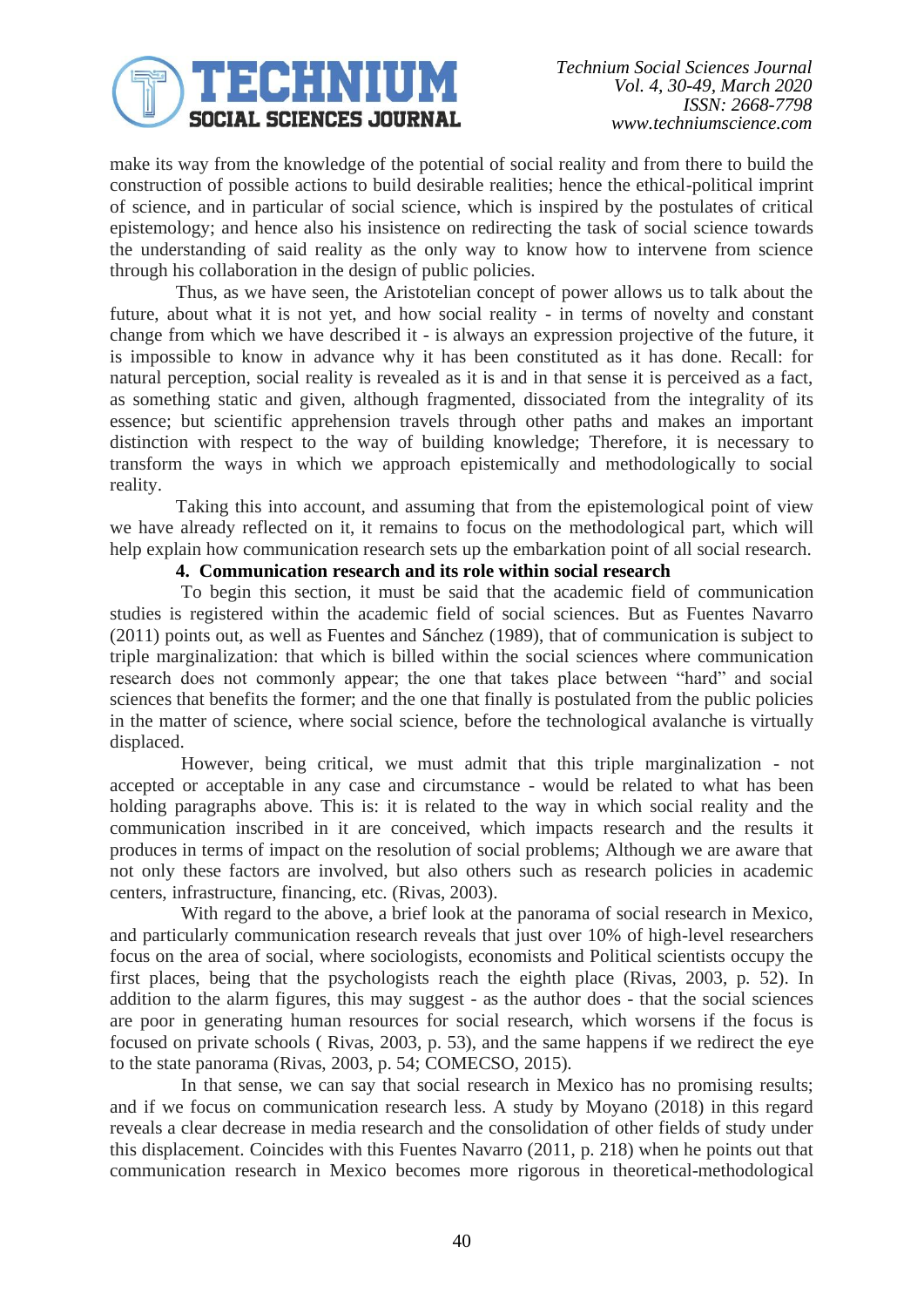

terms, operating in turn from applied research in a considerable effort to produce data<sup>18</sup> and insert thus in a more solid scientific dynamic (Fuentes Navarro, 1998).

However, Moyano's study also reveals that although in recent decades the objects of study have diversified in communication research, the dominant theoretical paradigms have not varied essentially, which in the author's words assumes the presence of a limited theoretical concentration that, however, results in mostly descriptive research, not only in Mexico but throughout Latin America (Moyano, 2018, p. 313). Something similar have been raised by Fuentes (2009) and Vidales (2011), which is related to the weight of the appropriation discourse in science that tends to explain reality from the logic descriptionexplanation , more than to understand it.

In that sense, even though a greater and more diverse reflective development has been proven around the theoretical-methodological foundation of the scientific production of the communication field at least in Latin America, this is insufficient in terms of research results, especially since, as Moyano (2018) points out, the diversity of theoreticalmethodological approaches does not echo the level of epistemological discussion. This, in our opinion, is related to the absence of a properly communicative analysis dimension, as denounced by Moyano (2018), Chaffee (2009) and Sanders (1989), which in turn has its origin in the postponed debate around the ontology of communication as a phenomenon.

Vidales (2016, p. 66, citing Zelizer, 2008) states in this regard that the naturalization of disciplinary knowledge in the field of communication studies has hindered the conceptual construction of communication, making current the criticisms of which it has been subject the field internationally by various authors over the years. From Berelson (1959) to Peters (1986), questions about intellectual poverty in communication research make common ground with the criticisms of Fuentes Navarro (2009) about what he calls "superficial immediacy" in studies of communication.

But we can also cite Donsbach's (2006) harsh criticism of epistemological erosion regarding what he considers the loss of normative principles in communication research; or the confusion about communication theories such as that denounced by Anderson (1996), as well as the lack of rigor in the use of concepts in communication research processes that Chaffee (1991; 2009) points out.

Sanders (1989), meanwhile denounces the usurpation of research programs and agendas outside the field of communication, and Craig (1999) refers to the "routes of incoherence" to characterize the very history of the field of communication. From the same line, Shepherd, St. John and Striphas (2006) denounce what they consider a "theoretical pluralism" within the field, criticism that is endorsed by Vidales (2011, 2012 and 2013) when he refers to the phenomenon of "theoretical relativism "In communication research.

From another rope, factors such as those denounced by Meyer and Fernández, (2012, p. 33) weigh around the lack of self-criticism within the field. The most immediate result of this has been felt in the negative impact that this has had on the construction of its disciplinary identity. In this regard, Swanson (1993, p. 411) has indicated that the interdisciplinarity of the field of communication is sustained from the historical and political tradition rather than from an intellectual one, preventing the construction of a common

<sup>&</sup>lt;sup>18</sup> The fact that the production of data from scientific research is inserted in an epistemic-methodological conception of reality as something consummated, typical of positivism and hypothetical-deductive, must not be dismissed. Data comes in fact. And produce data as evidence of facts, sadly, sadly, that conception. Zemelman (s / f-b) proposes to understand the data as indicatum.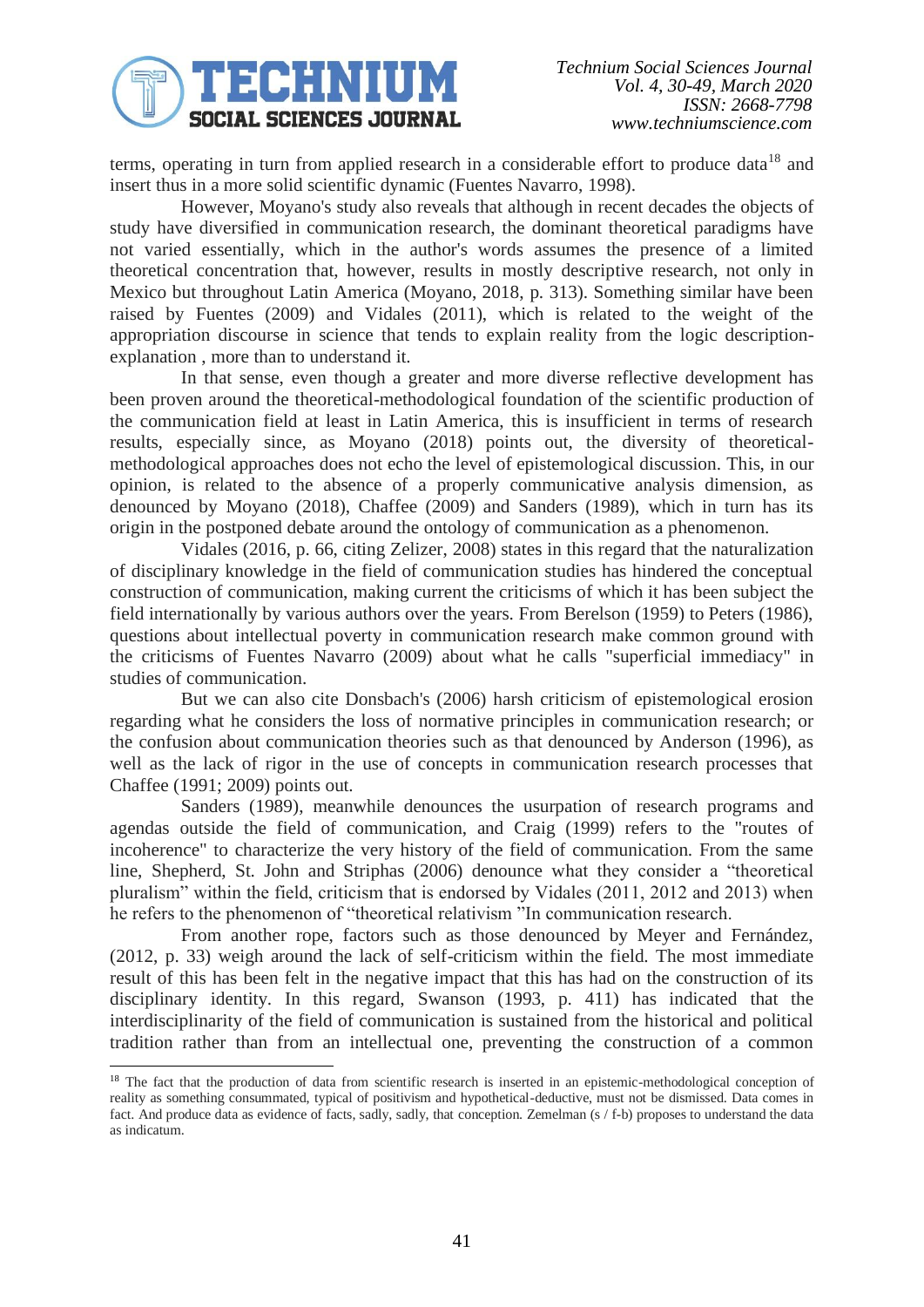

disciplinary perspective, which in turn, as Peters (1986) has indicated, the "immaturity" of the field of communication.

The above adds to the harsh criticism made by Follari (2000) regarding the contradiction that exists in the self-proclamation of an interdisciplinary statute of the field of communication without first having developed a serious and consistent reflection on the scientific status in terms of its own discipline. In that sense, it is possible to affirm that the problem of the undefined identity of the field is of a structural type, constitutive of the field itself, and it undoubtedly has to do with a deeper question.

With regard to the above, Sanders (1989, pp. 223-224) states that although there is a multidisciplinary interest in communication, for sociological reasons rather than intellectual, this has prevented the integration of results in a common body, favoring the thematic, theoretical and methodological dispersion, and hindering the task of generalization; hence the lack of the field in terms of disciplinary reference.

Unfortunately, in spite of the critical voices that we have mentioned, the absence of this debate within the field avoids a discussion about the scientific method in general and in particular - as we already said - in what refers to the conceptual definition of the communication. This has enabled the emergence of a conceptual, epistemic and methodological improvement that, coupled with the inter and transdisciplinary logic inherited from the social sciences, scientifically weakens the academic field of communication studies, impacting in turn on an incorrect conception of phenomena of the human and social reality that he studies, and imposing from it an unreal sense of reality that hinders and prevents the emergence of a dynamic conception of it, as proposed from the critical epistemology.

It is from this dynamic conception of social reality that it is possible to make visible its historical-procedural dimension, always in constant configuration and reconfiguration, precisely thanks to the role of social subjects in the organization, development, consolidation, reproduction and / or transformation of the social reality they inhabit and where they operate, and to which of course they contribute to create.

As already mentioned, the communicative processes that occur in the present of the social reality allow the subjects and their actions to be articulated within a set of determined circumstances, thus offering an overview of how communication connects with the most structures. deep experience and human action, through which the structuring of the meaning or meanings of each subject and group of social subjects in front of it inevitably occurs.

Therefore, not paying attention to the role of these processes in the historical construction of meanings negatively impacts the way in which we can understand social reality. From the conceptual proposal on the communication that has been exposed in the first section, we consider that the above can be remedied for several reasons.

First: because understanding the communicative processes and phenomena as an engine for the emergence of social relations, postulates communication as a mechanism that affects its configuration, thereby making communication visible as a constitutive dimension of social reality. Second: the expression is postulated as a unit of analysis in the study of communicative phenomena, which implies that the participation of communication in the constitution of social reality is centered on the projection of meanings. Third: it is the dynamics of projection of meanings, always in constant motion, that enables the movement of social interaction via communicative interaction, that is, through the sequential and / or juxtaposed projection of meanings in the public scene. , which is where these are socially disputed. Fourth: on the circulation and appropriation of these meanings, the configuration of the social reality of the present is made dependent on the given tension, from which it follows that the type, form and content of the meanings that come out "winners" in said Dispute will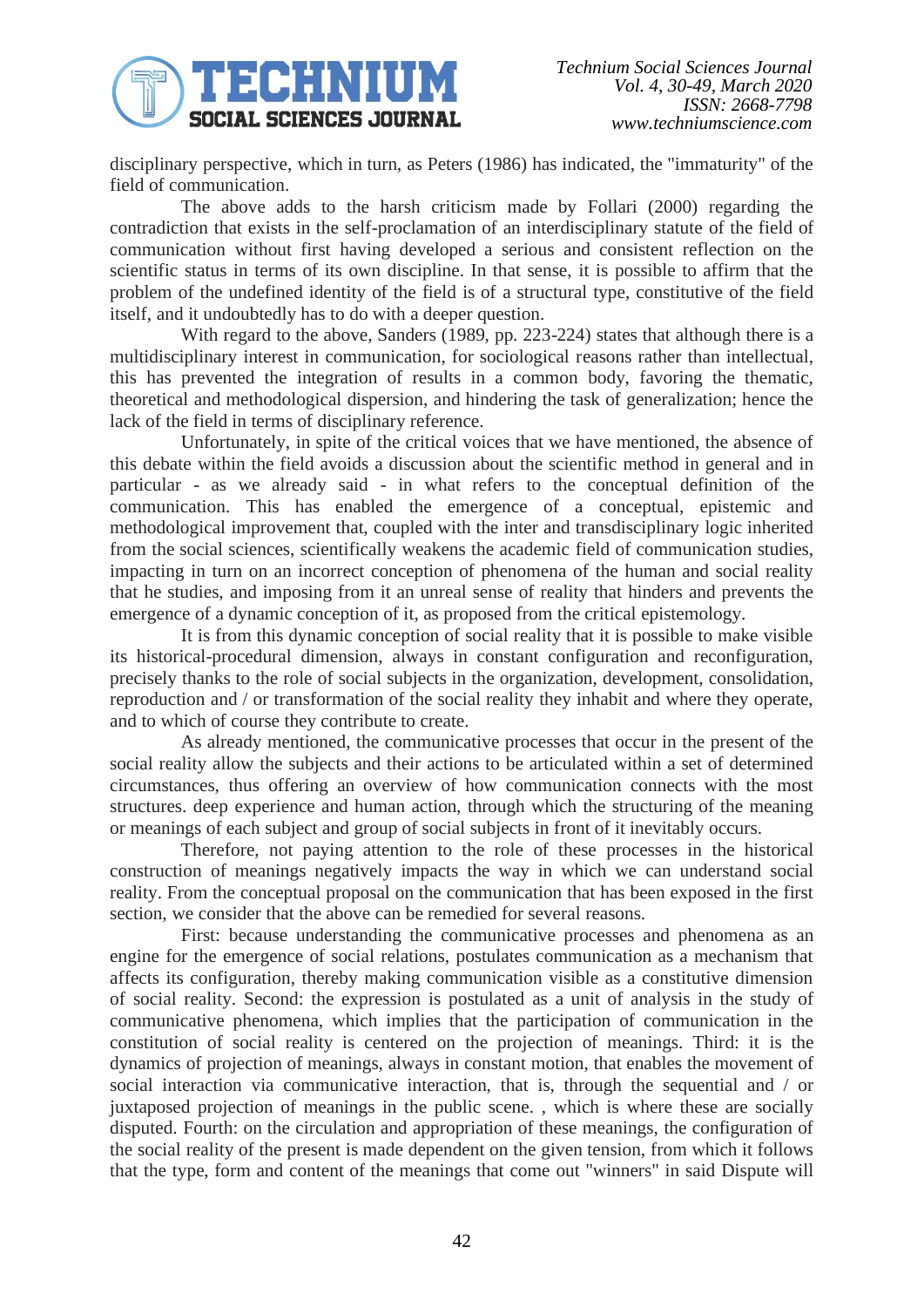

be objectified in a specific type, form and content of social relationship, thus reverting to meanings via communication from this new installed social relationship.

The above, as you can see, makes communication an irreplaceable dimension in the analysis of the social, which methodologically can be operated through its analysis. This analysis comprises three levels: the first, which organizes the dimension of possibility of an expression, thus focusing on its own emergence. At this first level, the criteria to be taken into account would be focused on the communicating subject and their cognitive resources to build information about the environment. Since communication operates with information, which we have previously called meanings, based on biosemiotic<sup>19</sup> and neurocognitive theses<sup>20</sup> that allow us to apply for information not as a given magnitude without human intervention, but as one involved in the subjective subjective processes themselves and intersubjectives. In that sense, this level of analysis is billed primarily from phenomenology, because in all of this - as we have already explained - experience, as an instance for the construction of senses, is implied.

A second level of analysis focuses on studying everything related to expression. In that sense, this level investigates the discourse or statement resulting from the projection of meanings, especially those related to expressive resources, that is, with the form and content of the expression, what happens through the selection of meanings used to "say." From this perspective, the second level of analysis of communicative phenomena focuses on the studies of discourse and rhetoric<sup>21</sup>.

On a third level, the level of the motivations and interests of the communicating subject at the time of expressing (se), seeks to understand what has led the communicating subject to communicate what he communicates, that is, to what his expression has responded (when , how much, how, where, why and for what it communicates). This, as you can see, has a more pragmatic vocation and is directly related to the intentionality and context situation of the communication, thus immerse itself with the other two to offer more finished results.

So far, as we have seen, these three levels of analysis that we have exposed allow us to understand how an expression is configured and under what circumstances it takes place, which responds to the criticisms made to the field in regard to the definition of Object of

<sup>&</sup>lt;sup>19</sup> Biosemiotics is a branch of theoretical biology that postulates semiotic or interpretation processes as natural processes. Cognitive activity is essential in the processes of survival and adaptation of individuals and species. This is because the interpretation to which this activity appeals constitutes the way in which living organisms build a meaningful relationship in the world around them and where they are vitally inserted. Therefore, a correct interpretation of the signs they perceive in the environment guarantees - up to a certain point - the adaptation and survival of the organism in question. In that sense, from biosemiotics it is assumed that through the interpretation that all living beings make - each one at their level and with their own scope - for the purpose of adaptation and survival to the environment in which their life cycle develops . For a better understanding of these postulates it is recommended to consult the work of Jesper Hoffmeyer, Biosemiotics. An examination into the signs of life and the life of signs, 2008 and Biosemiotics: Towards a new synthesis in Biology, 1997.

<sup>&</sup>lt;sup>20</sup> Cognitive neurosciences constitute a body of theoretical reflections based on scientific experiments that are articulated around cognitive psychology and neurobiology. Therefore, study the biological foundations of cognition, focusing specifically on the study of neural substrates and their behavioral manifestation. For more information, the consultation of diverse works is recommended. First, Antonio Damasio's referrals (see bibliography and note 6), but it is also necessary to refer to the texts of Ezequiel Di Paolo Extended life. Topoi, 9-21, 2009 and Enactivism and the naturalization of the mind. In New Cognitive Science. Towards an integral theory of the mind. Madrid: Plaza and Valdés, 2015. In the same way it is recommended to consult the work of Francisco Varela, in his texts Autopiesis and a biology of intentionality. In B. McMullin and N. Murphy (eds.) Autopiesis and Perception. Proceeding of a Workshop held in Dublin City University, August 25 and 26, 1992, pp. 1-14; and the work of Andreas Weber and Francisco Varela, Life after Kant: Natural Purposes and the Autopoietic Foundations of Biological Individuality. In Phenomenology and the Cognitive Sciences 1, 2002, pp. 97-125.

<sup>&</sup>lt;sup>21</sup> Between the first and the second level, the communicative interactions that take place in situations of social interaction must be able to be explained in turn from the social theory; and depending on the phenomenon in question, the approaches can be macro and  $\ell$  or microsociological. The latter, however, because of its link with the phenomenological and psychological, is especially relevant to complement the analysis of the pragmatic level of analysis.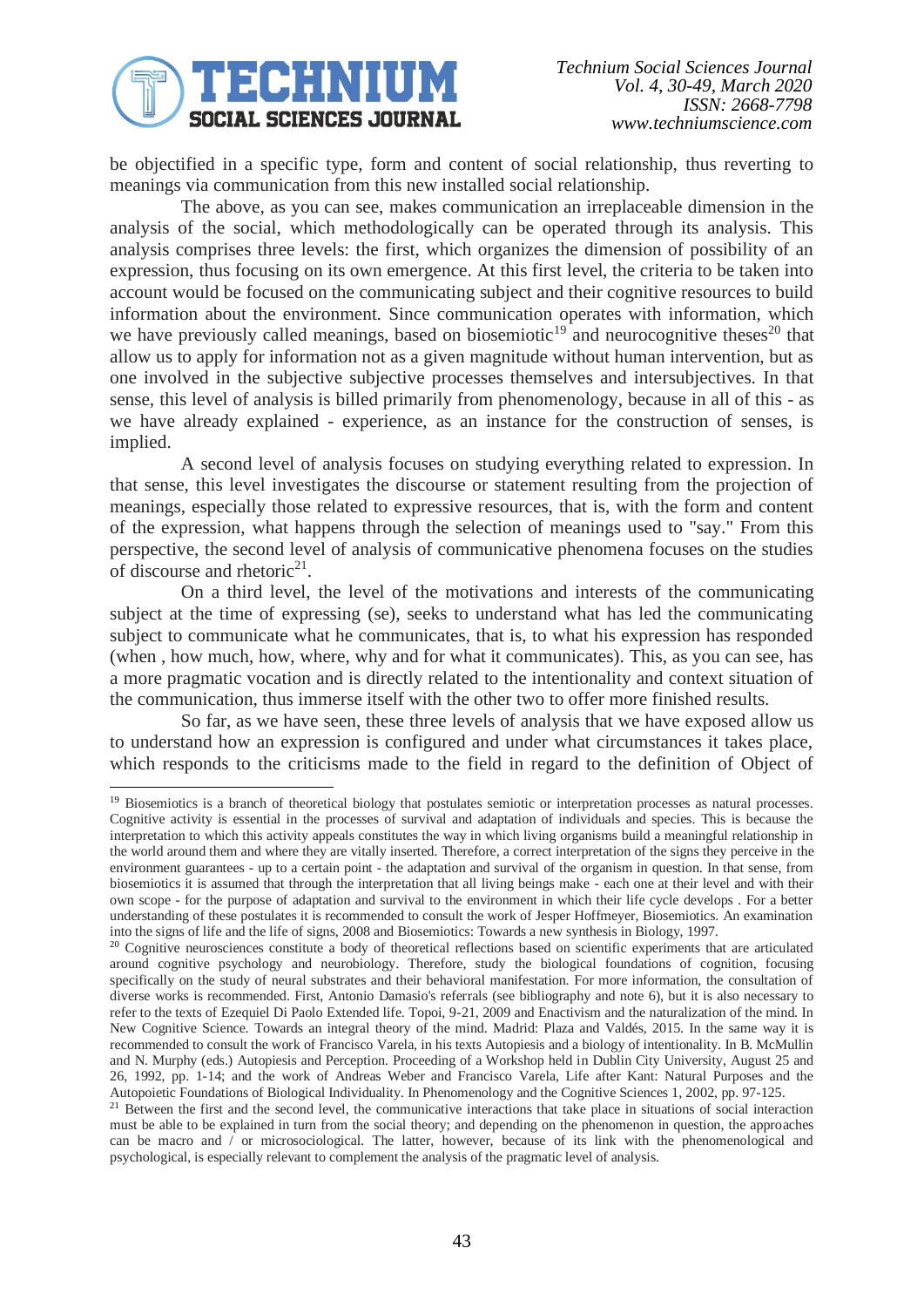

study of communication. For us, this object of study is billed from the expressive use of the information that the subjects build via their vital and historical experience in the course of their life cycle, and that is what allows the idea of communication to be positioned here. we maintain, namely: its main participation in the processes of constitution of social reality.

However, for the purposes we pursue here, to the three levels of analysis above, it is necessary to add a fourth level: that of the effects of communication. This, because investigating them makes it possible to understand the direction in which the meanings in an interaction travel from one subject to another, which is important since, as we have said, the crux of the thesis that we hold here in favor of the constitutive role that they have the communicative phenomena in the configuration of social relations and in the historical constitution that through it allows the emergence of social reality, consists in making the meanings the hinge that articulates subjects, actions and circumstances. In fact, as the meanings mediate between the subjects and their actions, and as these meanings are constructed in specific socio-historical conditions, it is presumably to affirm that the actions of the social subjects are configured from this mediating role of the meanings within a specific social situation, thus contributing to its concretion.

In other words: this fourth level of analysis allows us to understand the result of the dispute over social meanings, which is what is involved in the type, form and content of the social relationships that are built under its protection. In that sense, the fourth level of analysis that has been proposed here puts the focus on the consequences of communication, that is, on the results of the communicative interaction based on the correlation of forces around possession and legitimization of the resulting meanings.

As you can see, the methodological proposal that we have outlined here contributes to the inter and transdisciplinary exercise of science that is postulated from the critical epistemology. That is why here we have tried to articulate, in the first instance, communication with sociology; but as we have seen, it is also necessary to use phenomenology, rhetoric and pragmatics. To this is added the fact that the definition of communication to which we have pointed out constitutes in itself a transdisciplinary definition, since it sinks in a preponderant way in evolutionary biology, neurobiology, cognitive neurosciences, biosemiotics and phenomenology. (Romeu, 2018; 2019c).

All these areas of study are unpublished for the field of communication studies; Hence, from them it has been possible to pay for a definition of the communicative phenomenon as subjective expressive behavior, from which it has been possible to invoice the thesis that we have been supporting in relation to the role of communicative phenomena in the constitution of the socio reality -historical present.

In that sense, this thesis allows, in turn, to break with the theoretical-methodological homogeneity that characterizes the field of studies on communication today, inasmuch as it is currently limited to the theories of the culturalist and critical perspective of sociology, thus enabling the expansion of the theoretical and methodological scope of communication research, since the proposed scenarios can not be noticed anything that a priori privileges existing theoretical bodies. Rather, what we have tried to highlight here is the theoretical versatility that our proposal necessarily points to.

Thus, through the above, communication research can move from description to the understanding of social phenomena, since the methodological model that we have exposed activates an integral conception of communicative phenomena that contributes to understanding the way in which they are constituted and instituted as such, thus making visible their conditions of appearance and deployment, which is what we have indicated since the critical epistemology, allows us to understand what has impacted and how in the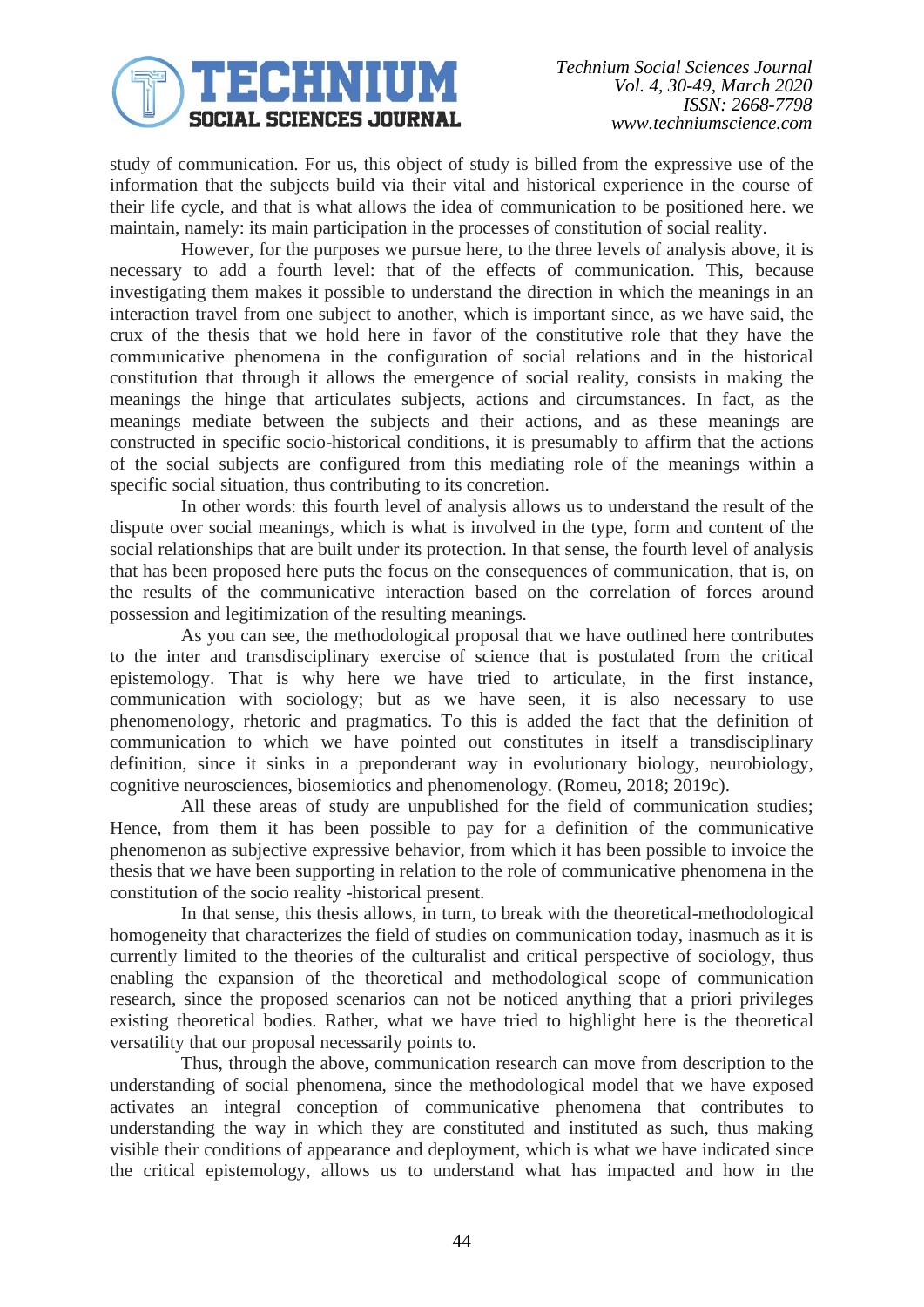

configuration of a given social reality constituting it in what it is. This is the question of the social reality which, from this epistemological paradigm, is given full importance in the scientific task of social science.

This, as you can see, transcends the disciplinary vision without diluting it, to the extent that it postulates an inter and / or transdisciplinary scenario in social research, which understands it as an unavoidable imperative, given the state of current knowledge in the field. And with regard to the field of communication studies, the above implies its openness to the study of communicative phenomena within social phenomena, which appeals to an investigation focused on social problems and not on topics and / or topics which is what makes communication research a fragmented one.

To conclude, we must say that although social reality is a reality always in motion, we have two options to study it: either we take it as a fact that has already happened, thus investigating what made its constitution possible as reality; or we study the situation in which this social reality is taking place. In both cases, the given tension given by Zemelman is present: in the first case, as an accomplished tension, and in the second as what is taking place. The difference between one and the other presents different methodological challenges, since approaching to study a consummate or consuming social reality poses a different way of approaching the meanings (discussion that we have to avoid due to space issues), thus impacting on their understanding, although the The flexibility of the proposed analysis model serves as a guide in both cases.

### **5. Conclusions**

As it is possible to sustain, from all of the above, the focus of communication research focuses on understanding it as a process, and specifically as a process that takes place within historicity regimes that from Hartog's opinion ( 2007) is what shapes a perspective of the present that allows the researcher to interrogate the moment in which present, past and future are articulated making the experiences of time intelligible, thus establishing a parallelism with the Zemelmanian parametric structures that in this work we have synthesized as a framework of symbolic references.

This makes visible the tension between what Hartog calls the field of experience (past) and the horizon of waiting (future), which is what makes us think of the present as an instance of articulation between past and future, or either, between what is given and what is to come, billing simultaneously in that structured reality and structuring itself at the same time as it is the social reality. In this way, social actions - always located in the present of their occurrence - constitute an instance of meeting between past experiences and expectations towards the future.

That is where, in that confluence, that the dispute over social meanings acquires meaning, because what is disputed in itself is an order of representation of the world and the reality that is configured from the horizon of Hartog's expectation in the expectations of Sense projected into the future. In that sense, it is that the dispute for the meanings is defined - even if it is an immediate or near future - as a dispute for the future; hence its relevance.

This is where communication is affirmed as the mechanism that configures through process communication the process dynamics in the construction and negotiation of the meanings inscribed therein, since through this dispute social relations are played. Therefore, as social reality is always a reality being, and in this being the communicative processes are necessarily involved, it is possible to infer then that the understanding of the social goes through the analysis of these processes, in the understanding that they contribute to understand the way in which social relations develop and take place, which are configured in the heat of communicative interactions.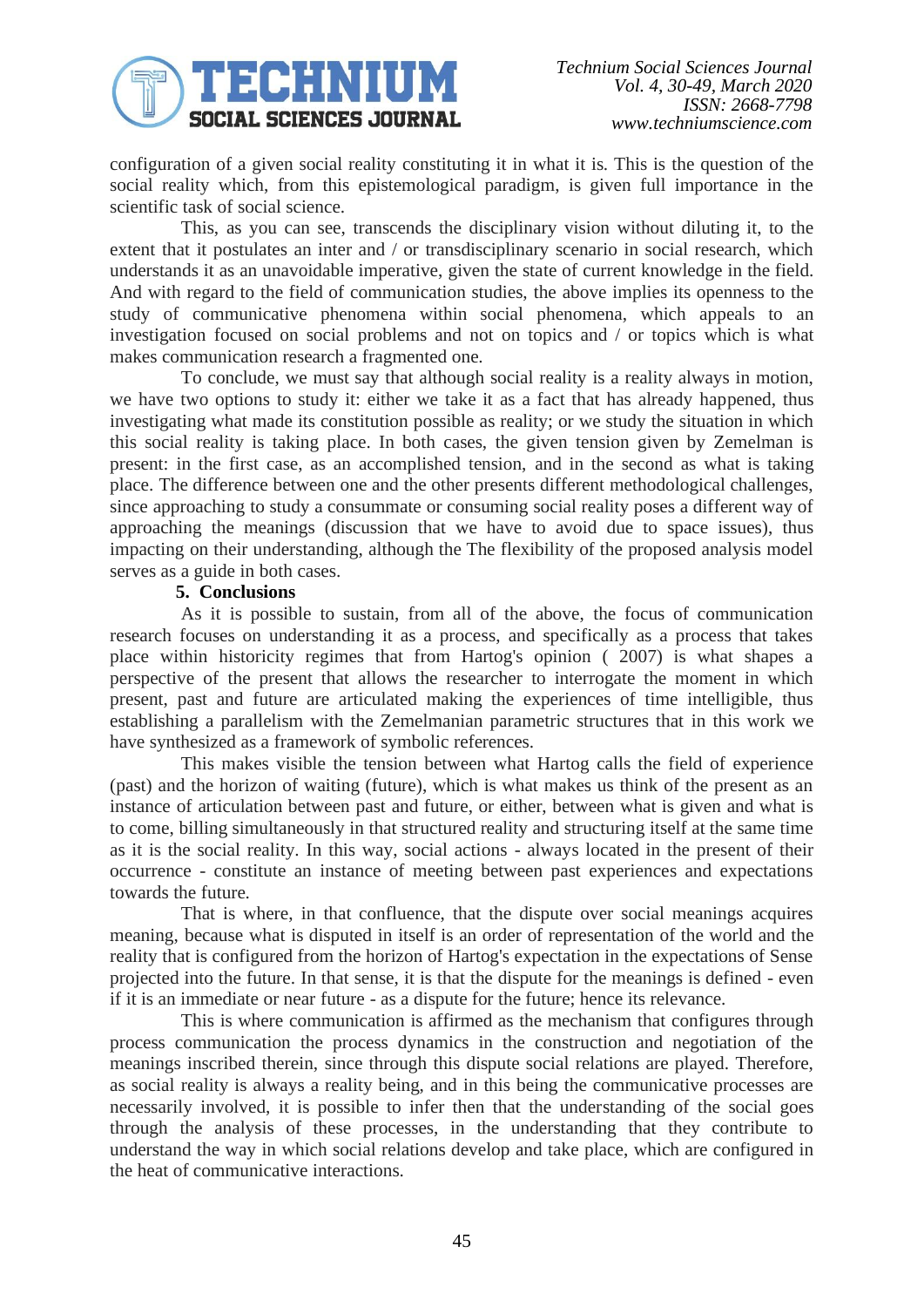

The foregoing postulates communication as an action, and specifically the communication that takes place in situations of social interaction as a social action in question. The social action, thus understood, occurs through the drift of the communicative processes that occur between the different social subjects, so that the communicative experience of these subjects, given always in situation, already invoices an experience of social action , since such action is acted upon and through that action it is said.

Thus understood, understanding communication from the epistemological and methodological criteria that we have referred to, has an impact on its investigation. This impact happens, as we have seen, to understand its role in the constitution of social processes, and this, by the hand of the critical epistemology of Zemelman, allows us to assume communication as a typical phenomenon taking place. Investigating social phenomena from the dialectical and dynamic status of this definition of communication supports a scientific task aimed at discovery, that is, the search for those conditions for the constitution of a reality.

This distances itself from standard research that seeks to verify existing theories through the production of data, since the scientific use of the discovery abdicates the standard use of theories; otherwise the logic of the discovery would end up being unfeasible. There is no discovery, as we have said before, if the theory speaks a priori for reality. The discovery is billed from uncertainty, the conjuncture and surprise, and in that sense the path of theoretical verification is also inoperative.

It is necessary to think that if the investigation of the communication continues drawing a route that appeals to the verification of the theory, it will be impossible that it can generate scientific knowledge to understand the social reality, and eventually intervene, which is - in accordance with the position of the Critical epistemology - what would really impact social science in the resolution of social phenomena.

In these times in which the phenomena and communicative processes have become visible as fundamental in the understanding of contemporary societies, the relevance of the thesis that we have sustained regarding the role of communication in the configuration of social relations and consequently seems evident in the configuration of the socio-historical order from which these relations are objectified, thus objectifying it in turn.

Thus, although this proposal certainly postulates a change of course not only in the way in which communication research is currently done, but also in the way of conceiving of communication as a field and object of study, we nevertheless consider that its commitment It contributes to providing the field of studies on the communication of a scientific research proposal that precisely enables its foundational place within the social sciences.

### References

- [1] ARISTÓTELES: *De la potencia y de la privación*. Libro IX. Text on line in <http://www.filosofia.org/cla/ari/azc10251.htm>
- [2] ANDERSON, J. A.: *Communication eory. Epistemological foundations*. New York: Guilford Press, 1996.
- [3] BERELSON, B: The state of Communication Research. *Public Opinion Quarterly*, (23), 1-6, 1959.
- [4] BLOCH, E: *El principio esperanza*. Madrid: Trotta, 2004.
- [5] CHAFFEE, S. H: *Communication Concepts 1: Explication*. Newbury Park, CA: Sage, 1991.
- [6] CHAFFEE, S. H: Thinking about theory. En Stacks, D. W. & Salwen, M. B. (Eds.), *An integrated approach to communication theory and research:* (pp. 13-29). New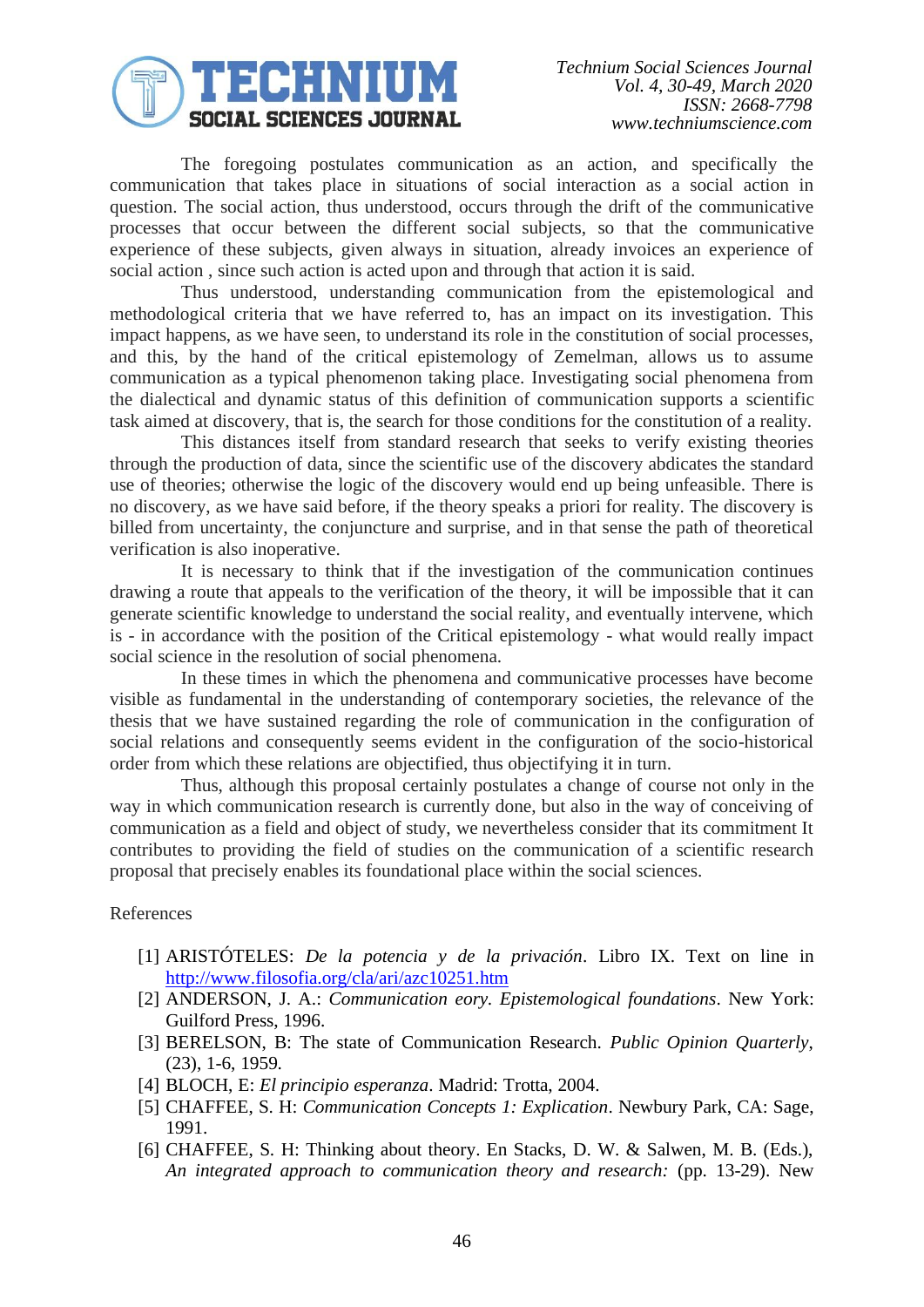

York: Routledge, 2009.

- [7] COMECSO: Informe sobre las Ciencias Sociales en México, 2015. Text in line, in [http://foroconsultivo.org.mx/libros\\_editados/Ciencias\\_sociales\\_mexico\\_COMECSO-](http://foroconsultivo.org.mx/libros_editados/Ciencias_sociales_mexico_COMECSO-2016.pdf)[2016.pdf](http://foroconsultivo.org.mx/libros_editados/Ciencias_sociales_mexico_COMECSO-2016.pdf)
- [8] CRAIG, R: Communication Theory as a Field. *Communication Theory, 9*(2), 116-161, 1999.
- [9] DAMASIO, A: *Sentir lo que sucede. Cuerpo y emoción en la fábrica de la consciencia*. Santiago de Chile: Editorial Andrés Bello, 2000.
- [10] DE LA GARZA, E: Subjetividad, cultura y estructura. *Iztapalapa* 50, enero-junio, 83-104, 2001.
- [11] DE LA GARZA, E: El uso crítico dela teoría de Hugo Zemelman: una mirada 20 años después. Prólogo a la Segunda Edición de *El uso crítico de la teoría. En torno a las funciones analíticas de la totalidad*, 25-28. México: Instituto Politécnico Nacional, 2009.
- [12] DONSBACH, W: The Identity of Communication Research. *Journal of Communication, 56*(3), 437-448, 2006.
- [13] FOLLARI, R. Comunicología latinoamericana. Disciplina a la búsqueda de su objeto. *Fundamentos en Humanidades*, 1(1), enero-junio. Universidad de San Luis, San Luis, Argentina, 2000.
- [14] FUENTES, R.; SÁNCHEZ, E. Algunas condiciones para la investigación científica de la comunicación en México. In *Huellas, Cuadernos de divulgación académica*, 117. México: ITESO, Guadalajara, 1989.
- [15] FUENTES, R: Condiciones institucionales para la práctica de la investigación académica de la comunicación: la persistencia de la triple marginalidad en México. In E. Sánchez Ruiz (coord.), *Qué pasa con el estudio de los medios. Diálogo con las ciencias sociales en Iberoamérica,* 15-55. Zamora, España: Comunicación Social, 2011.
- [16] GALARSI, M. F.; MEDINA, A.; LEDEZMA, C.; ZANIN, L: Comportamiento, historia y evolución. En *Fundamentos en Humanidades*, Universidad Nacional de San Luis – Argentina Año XII, II, 24, 89-102, 2011. Text on line, in: <http://fundamentos.unsl.edu.ar/pdf/articulo-24-89.pdf>
- [17] GARCÍA, P: *Diccionario filosófico*, 2018. Text on line, in <http://www.filosofia.org/filomat/>
- [18] GIMÉNEZ, G: *Estudios sobre las culturas y las identidades sociales.* México: CONACULTA-ITESO, 2007.
- [19] HALL, S: *Codificar y decodifica*r. In Culture, Media y Language. London: Hustchinton, 129-139, 1980.
- [20] HARTOG, F: *Regímenes de historicidad. Presentismo y experiencias del tiempo*. México: Universidad Iberoamericana, 2007.
- [21] KOSELLECK, R: Historia de los conceptos y conceptos de historia. *Ayer*, 53 (1), 27- 45, 2004.
- [22] MANDEL, E: *El capitalismo tardío*. México: Era, 1979.
- [23] MANDEL, E: *Las ondas largas del desarrollo capitalista. La interpretación marxista*. Madrid: Siglo XXI, 1986.
- [24] MATURANA, H: *La objetividad. Un argumento para obligar*. Buenos Aires: Granica, 2015.
- [25] MEYER, J. A.; FERNÁNDEZ, M. B: Revistas académicas de comunicación en México: evaluación inicial de su contribución disciplinaria. In *Elegir dónde publicar*: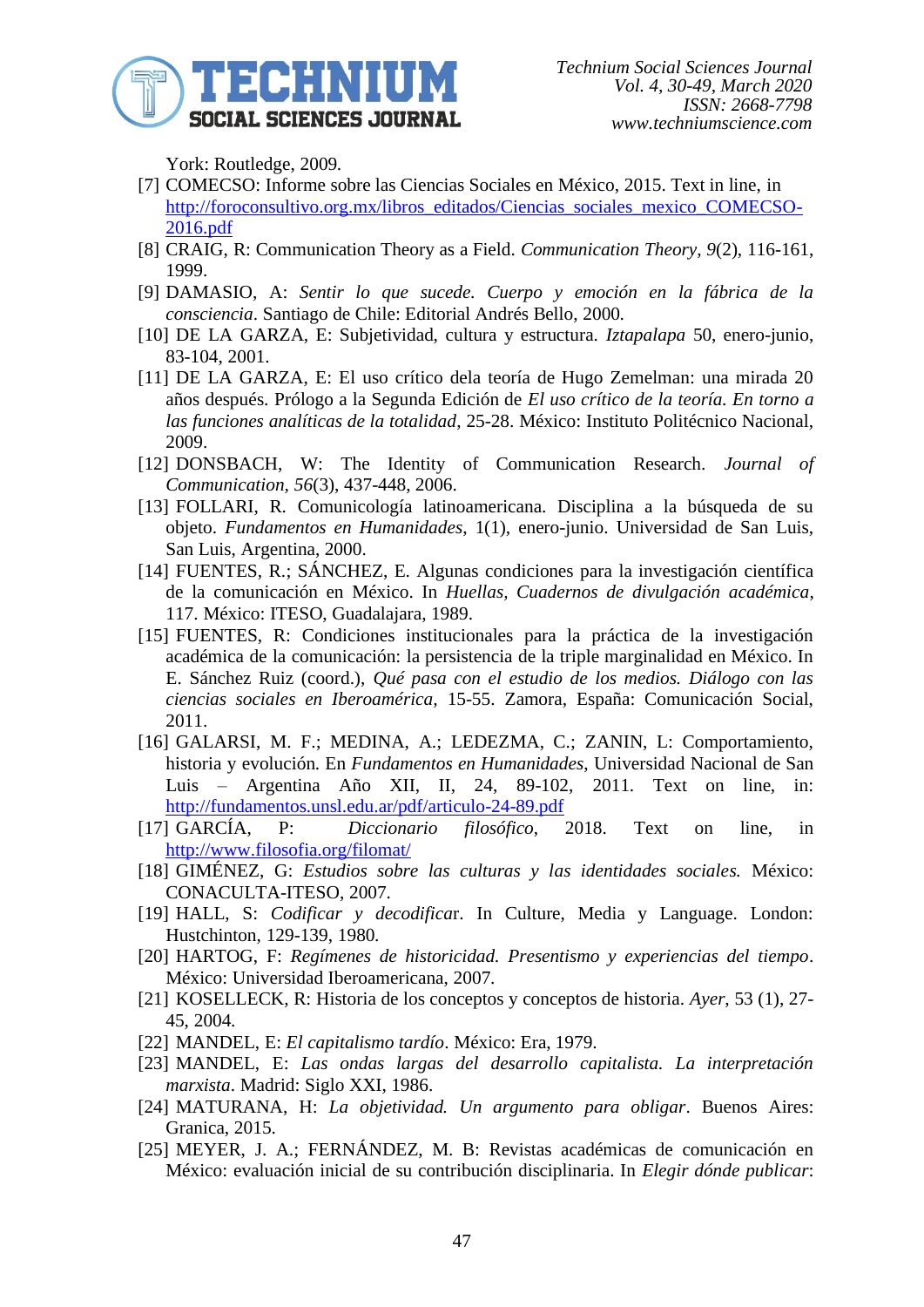

(pp. 25-34). España: Sociedad Latina de Comunicación Socia, 2012.

- [26] MOYANO, R: La investigación académica de la comunicación desde la perspectiva de los sistemas complejos. In *Chasqui, Revista latinoamericana de comunicación*, 136, diciembre 2017-marzo 2018, 299-321, 2018.
- [27] PETERS J. D: Institutional Sources of Intellectual Poverty in Communication Research. *Communication Research,* 13 (4), 527-559, 1986.
- [28] QUINTAR, E: ¿Qué sujeto se quiere formar? Prólogo a la Segunda Edición de *El uso crítico de la teoría. En torno a las funciones analíticas de la totalidad*, 29-32. México: Instituto Politécnico Nacional, 2009.
- [29] RIVAS, L: Panorama de la investigación en ciencias sociales en México. Análisis crítico y cuantitativo del Sistema Nacional de Investigadores. In *Revista del Centro de Investigación*, 5, 20, enero-julio, 43-55, 2003.
- [30] ROMEU, V: Pensando a la comunicación y al fenómeno comunicativo. In *Anuario XXIII CONECICC*, 17-55, 2016.
- [31] ROMEU, V: *El fenómeno comunicativo*. México: Editora Nómada, 2018.
- [32] ROMEU, V: Interacción comunicativa, relaciones sociales y discursividad social: reflexiones desde la articulación entre comunicación y lenguaje. *Question*, 1 (61), enero-marzo, 2019a.
- [33] ROMEU, V: La comunicación como expresión. Una apuesta biofenomenológica. *Revista Iberoamericana de Comunicación*, 36, 45-80, 2019b.
- [34] ROMEU, V: *La comunicación viva*. *Reflexiones desde y para las ciencias sociales.*  El Portal de la Comunicación, 2019c. Text on line, in <https://ddd.uab.cat/record/216458?ln=ca>
- [35] SANDERS, R. E: The Breadth of Communication Research and the Parameters of Communication Theory. En King, S. (Ed.), *Human Communication as a Field of Study:* (pp. 221-231). New York: State University of New York Press, 1989.
- [36] SHEPERD, G., ST. JOHN, J. & STRIPHAS, T: Introduction: taking a stand on eory. En *Communication as... Perspectives on theory* (pp xi-xix). Ousand Oaks: Sage, 2006.
- [37] SIMMEL, G: *Sociología: Estudios sobre las formas de socialización.* México: FCE, 2014.
- [38] SWANSON D. L: Fragmentation, the Field, and the Future. *Journal of Communication*, *43*(4), 163-173, 1993.
- [39] VARELA, F: *Conocer*. Barcelona: Gedisa, 2005.
- [40] VIDALES, C: El relativismo teórico en comunicación. Entre la comunicación como principio explicativo y la comunicación como disciplina práctica. *Comunicación y Sociedad*, Nueva Época, 16, 11-45, Universidad de Guadalajara, 2011.
- [41] VIDALES, C: De la información y la cognición a la comunicación y el sentido: la naturaleza de la integración cibersemiótica. En Gutiérrez, C. (Coord.) *XIX Anuario de Investigación de la Comunicación, CONEICC:* (pp. 37-58). México: CONEICC, 2012.
- [42] VIDALES, C: *Comunicación, semiosis y sentido. El relativismo teórico en la investigación de la comunicación*. Salamanca, España: Comunicación Social, 2013.
- [43] VIDALES, C: Una mirada epistemológica al estudio de la comunicación. En Rebeca Padilla y Miriam Herrera-Aguilar (coords.) *Historia y aportes sociales de la investigación de la comunicación en México. Acuerdos y discusiones sobre su núcleo disciplinario:* (pp. 46-70). México: facultad de Ciencias políticas y sociales de la Universidad Autónoma de Querétaro / AMIC, 2016.
- [44] ZELIZER, B: When disciplines engage. En Zelizer, B. (Ed.), *Explorations in*